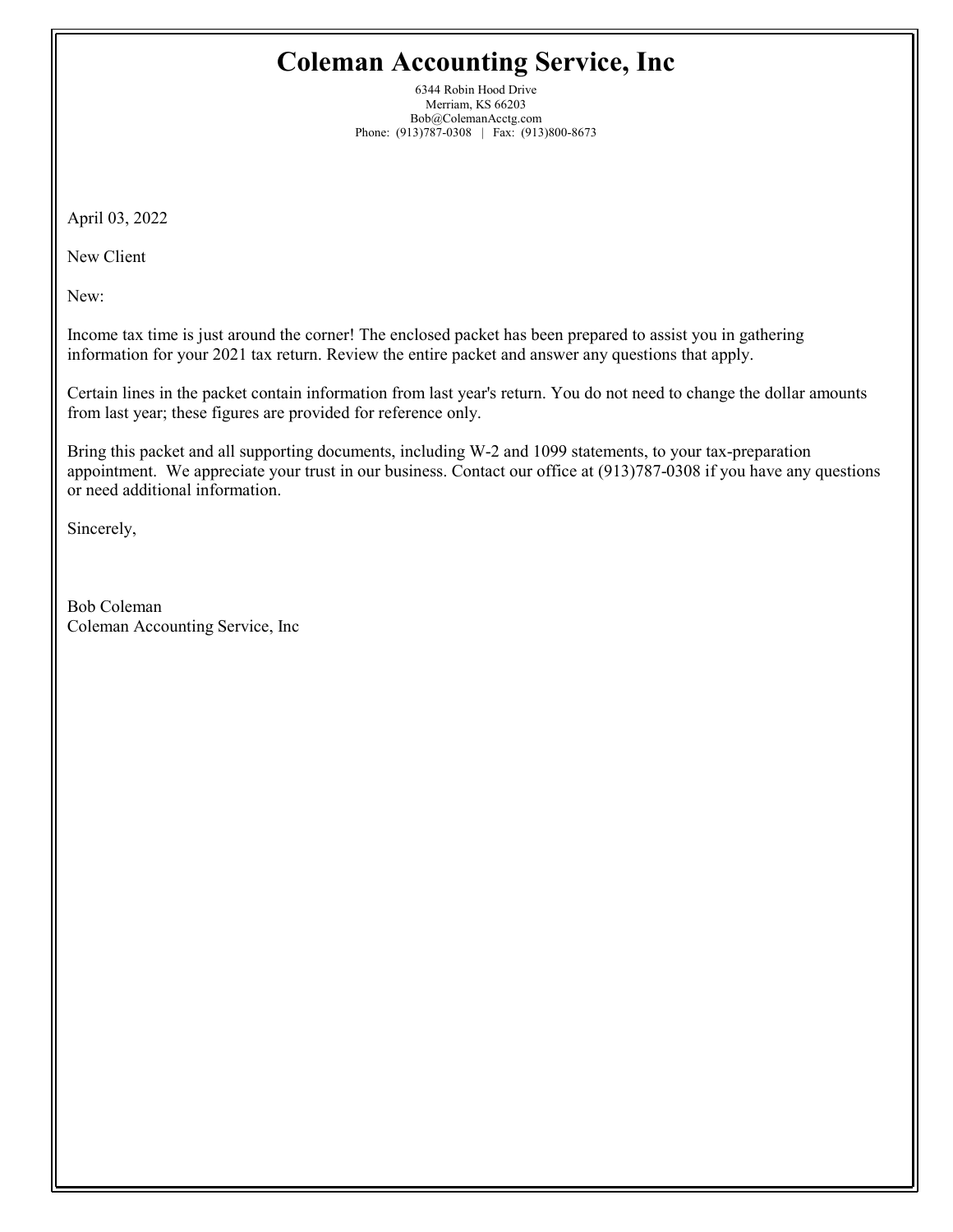# Coleman Accounting Service, Inc

6344 Robin Hood Drive Merriam, KS 66203 Bob@ColemanAcctg.com Phone: (913)787-0308 | Fax: (913)800-8673

April 03, 2022

New Client

Your privacy is important to us. Read the following privacy policy.

We collect nonpublic personal information about you from various sources, including:

\* Interviews regarding your tax situation

\* Applications, organizers, or other documents that supply such information as your name, address, telephone number, Social Security Number, number of dependents, income, and other tax-related data

\* Tax-related documents you provide that are required for processing tax returns, such as Forms W-2, 1099R, 1099- INT and 1099-DIV, and stock transactions

We do not disclose any nonpublic personal information about our clients or former clients to anyone, except as requested by our clients or as required by law.

We restrict access to personal information concerning you, except to our employees who need such information in order to provide products or services to you. We maintain physical, electronic, and procedural safeguards that comply with federal regulations to guard your personal information.

If you have any questions about our privacy policy, contact our office at (913)787-0308.

Sincerely,

Bob Coleman Coleman Accounting Service, Inc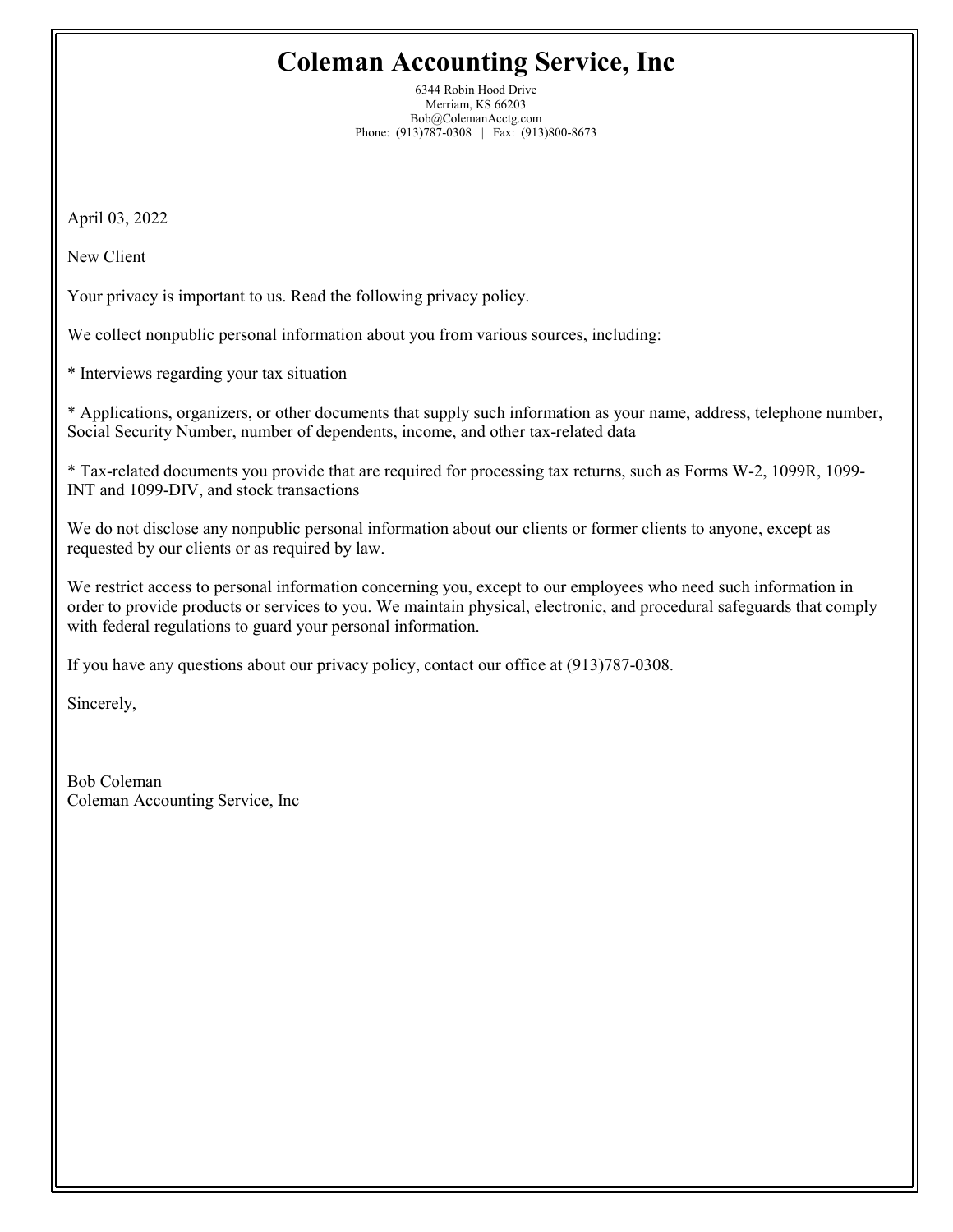# Coleman Accounting Service, Inc

6344 Robin Hood Drive Merriam, KS 66203 Bob@ColemanAcctg.com Phone: (913)787-0308 | Fax: (913)800-8673

April 03, 2022

New Client

Subject: Preparation of Your 2021 Tax Returns

New Client:

Thank you for choosing Coleman Accounting Service, Inc to assist you with your 2021 taxes. This letter confirms the terms of our engagement with you and outlines the nature and extent of the services we will provide.

We will prepare your 2021 federal and state income tax returns. We will depend on you to provide the information we need to prepare complete and accurate returns. We may ask you to clarify some items but will not audit or otherwise verify the data you submit. An Organizer is enclosed to help you collect the data required for your return. The Organizer will help you avoid overlooking important information. By using it, you will contribute to the efficient preparation of your returns and help minimize the cost of our services.

We will perform accounting services only as needed to prepare your tax returns. Our work will not include procedures to find defalcations or other irregularities. Accordingly, our engagement should not be relied upon to disclose errors, fraud, or other illegal acts, though it may be necessary for you to clarify some of the information you submit. We will inform you of any material errors, fraud, or other illegal acts we discover.

The law imposes penalties when taxpayers underestimate their tax liability. Call us if you have concerns about such penalties.

Should we encounter instances of unclear tax law, or of potential conflicts in the interpretation of the law, we will outline the reasonable courses of action and the risks and consequences of each. We will ultimately adopt, on your behalf, the alternative you select.

Our fee is based on the time required at standard billing rates plus out-of-pocket expenses. Invoices are due and payable upon presentation. All accounts not paid within thirty (30) days are subject to interest charges to the extent permitted by state law.

We will return your original records to you at the end of this engagement. Store these records, along with all supporting documents, in a secure location. We retain copies of your records and our work papers from your engagement for up to seven years, after which these documents will be destroyed.

If you have not selected to e-file your returns with our office, you will be solely responsible to file the returns with the appropriate taxing authorities. Review all tax-return documents carefully before signing them. Our engagement to prepare your 2021 tax returns will conclude with the delivery of the completed returns to you, or with e-filed returns, with your signature and our subsequent submittal of your tax return.

To affirm that this letter correctly summarizes your understanding of the arrangements for this work, sign the enclosed copy of this letter in the space indicated and return it to us in the envelope provided.

Thank you for the opportunity to be of service. If you have any questions, contact our office at (913)787-0308.

Sincerely,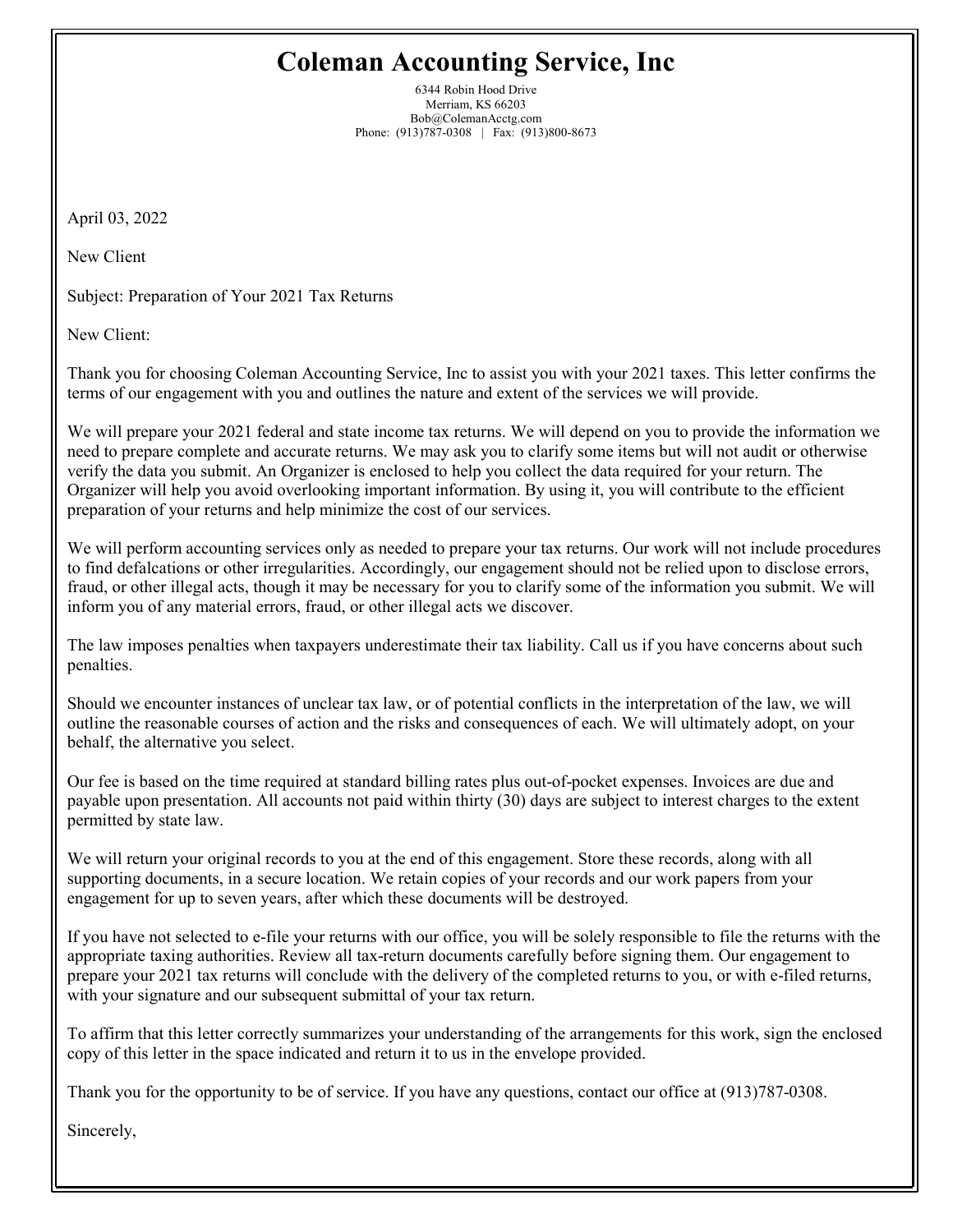Bob Coleman Coleman Accounting Service, Inc

(Both spouses must sign for preparation of joint returns.)

 $\mathcal{L}_\text{max}$  and the contract of the contract of the contract of the contract of the contract of the contract of the contract of the contract of the contract of the contract of the contract of the contract of the contrac

 $\mathcal{L}_\text{max}$  and the contract of the contract of the contract of the contract of the contract of the contract of the contract of the contract of the contract of the contract of the contract of the contract of the contrac

 $\mathcal{L}_\text{max}$  and the contract of the contract of the contract of the contract of the contract of the contract of the contract of the contract of the contract of the contract of the contract of the contract of the contrac

Accepted By:

Taxpayer

Spouse

Date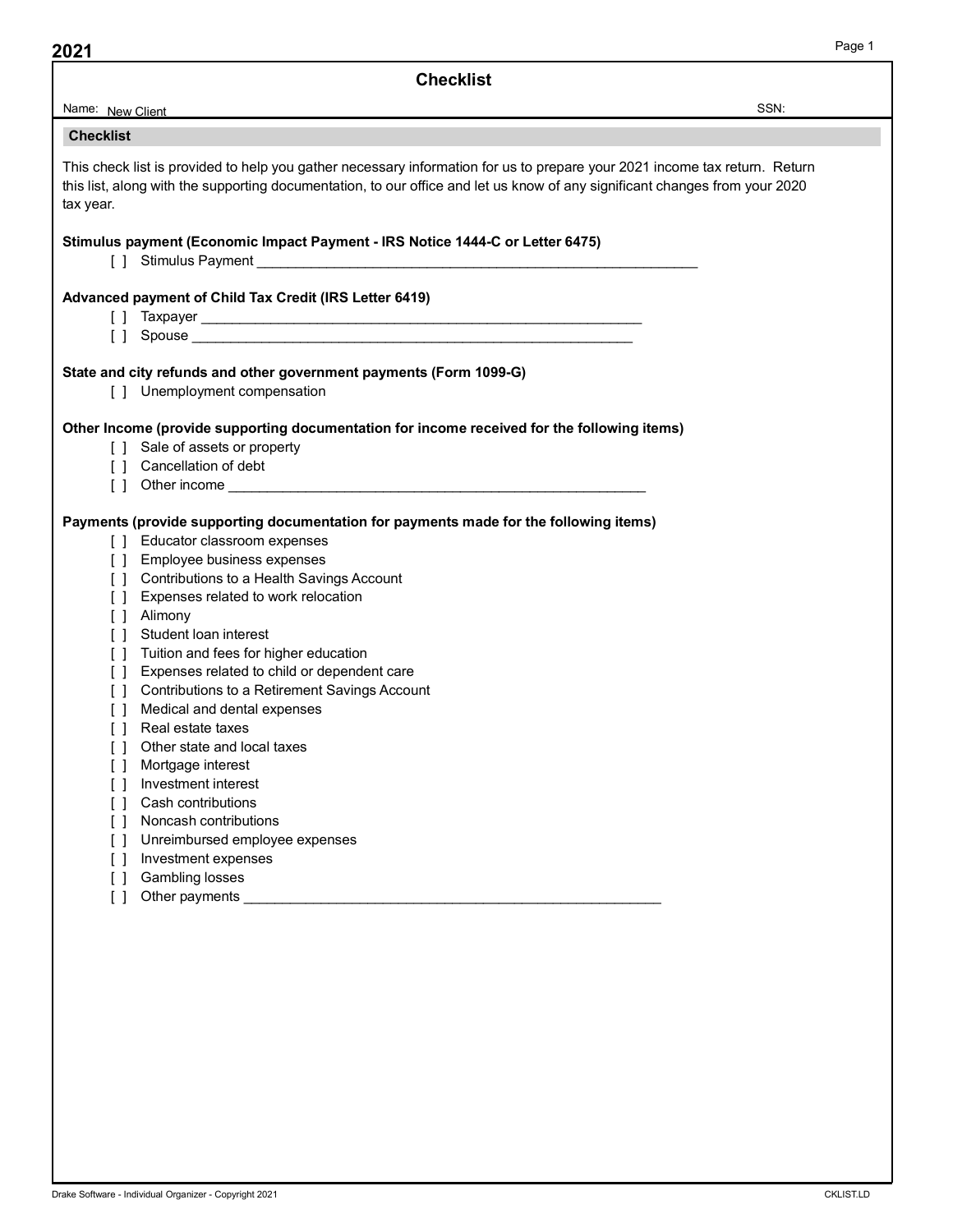| 2021<br>Name: New Client                                                          |                                                                                                                                                                                               |
|-----------------------------------------------------------------------------------|-----------------------------------------------------------------------------------------------------------------------------------------------------------------------------------------------|
|                                                                                   |                                                                                                                                                                                               |
|                                                                                   | Questionnaire<br>SSN:                                                                                                                                                                         |
| Questionnaire                                                                     |                                                                                                                                                                                               |
|                                                                                   |                                                                                                                                                                                               |
| <b>Personal Information</b>                                                       |                                                                                                                                                                                               |
| Yes No<br>[11]                                                                    | Did your marital status change during the year?                                                                                                                                               |
|                                                                                   | If "Yes," explain                                                                                                                                                                             |
| [1]                                                                               | If your filing status is married, but you are filing separately from your spouse, did you and your spouse<br>live apart for the last six months of 2021?                                      |
| $[$ $]$ $[$ $]$                                                                   | Can you or your spouse be claimed as a dependent by someone else?                                                                                                                             |
| [1]                                                                               | If you were 18 years of age, or under 24 and a student, at the end of 2021, were you in foster care on or<br>after turning 14 years of age and agree this status can be disclosed to the IRS? |
| [1]                                                                               | If you were 18 years of age, or under 24 and a student, at the end of 2021, were you homeless or at risk                                                                                      |
|                                                                                   | of becoming homeless and supporting yourself?<br>Did your address change during the year?                                                                                                     |
| $[ \ ]$ $[ \ ]$                                                                   | [] [] Were you, your spouse, or any dependents a victim of identity theft?                                                                                                                    |
|                                                                                   | If "Yes," explain                                                                                                                                                                             |
| [11]                                                                              | Were you, your spouse, or any dependents issued an Identity Protection PIN (IP PIN)?<br>If "Yes," provide Notice CP01A from the IRS.                                                          |
|                                                                                   | Provide proof of identity to be eligible to e-file your tax return (driver's license or state-issued photo ID)                                                                                |
| <b>Dependent Information</b>                                                      |                                                                                                                                                                                               |
| Yes No                                                                            |                                                                                                                                                                                               |
| [1]                                                                               | Did you have any changes in dependents during the year?<br>If "Yes," explain                                                                                                                  |
| $\begin{array}{c} \hline \end{array}$                                             | Can another person qualify to claim any of your dependents?                                                                                                                                   |
| $\begin{array}{c} \hline \end{array}$                                             | Did you receive advance payments of the Child Tax Credit from the IRS at any time from July through<br>December 2021?                                                                         |
|                                                                                   | If "Yes," provide Letter 6419 from the IRS. Or, enter the amount each taxpayer received and the                                                                                               |
|                                                                                   | number of children taken into account to determine the amount received as shown on IRS Letter 6419,                                                                                           |
|                                                                                   | box 2. If you were married last year and filed a joint tax return with your spouse, are you filing<br>a joint return with the same spouse this year?                                          |
|                                                                                   |                                                                                                                                                                                               |
| [1]                                                                               | Spouse<br>Did you have any childcare expenses during the year?                                                                                                                                |
| $[ \ ] \ [ \ ]$                                                                   | Did you have any adoption expenses during the year?                                                                                                                                           |
| [11]                                                                              | Did you have any children under age 19 or a full-time student under age 24 with more than \$2,200 of<br>unearned income?                                                                      |
|                                                                                   | Provide documentation for proof of dependent credits (school records, medical records, daycare records, etc.)                                                                                 |
| <b>Health Care Information</b>                                                    |                                                                                                                                                                                               |
| Yes No                                                                            |                                                                                                                                                                                               |
| [11]                                                                              | Did any member of your household have healthcare coverage through the Marketplace (Obama Care)?                                                                                               |
| [1]                                                                               | If "Yes," provide copies of Form 1095-A.<br>Did you receive any distributions from a Health Savings Account (HSA), Archer MSA, or Medicare Advantage                                          |
|                                                                                   | MSA during the year?                                                                                                                                                                          |
|                                                                                   | Income, Purchases, Sales, and Debt Information                                                                                                                                                |
| Yes No                                                                            |                                                                                                                                                                                               |
|                                                                                   | Did you receive any tips not reported to your employer?                                                                                                                                       |
| $[1 \ 1]$                                                                         | Did you receive any disability income during the year?                                                                                                                                        |
| [11]                                                                              |                                                                                                                                                                                               |
| $\begin{array}{c} \hline \end{array} \begin{array}{c} \hline \end{array}$<br>[11] | Did you cash in any U.S. savings bonds during the year?<br>Did you start a new business or purchase any rental property during the year?                                                      |
| [ ] [ ]                                                                           | Did you sell an existing business, rental property, or other property during the year?                                                                                                        |
| [11]                                                                              | Did you purchase any business assets or convert any assets to business use?                                                                                                                   |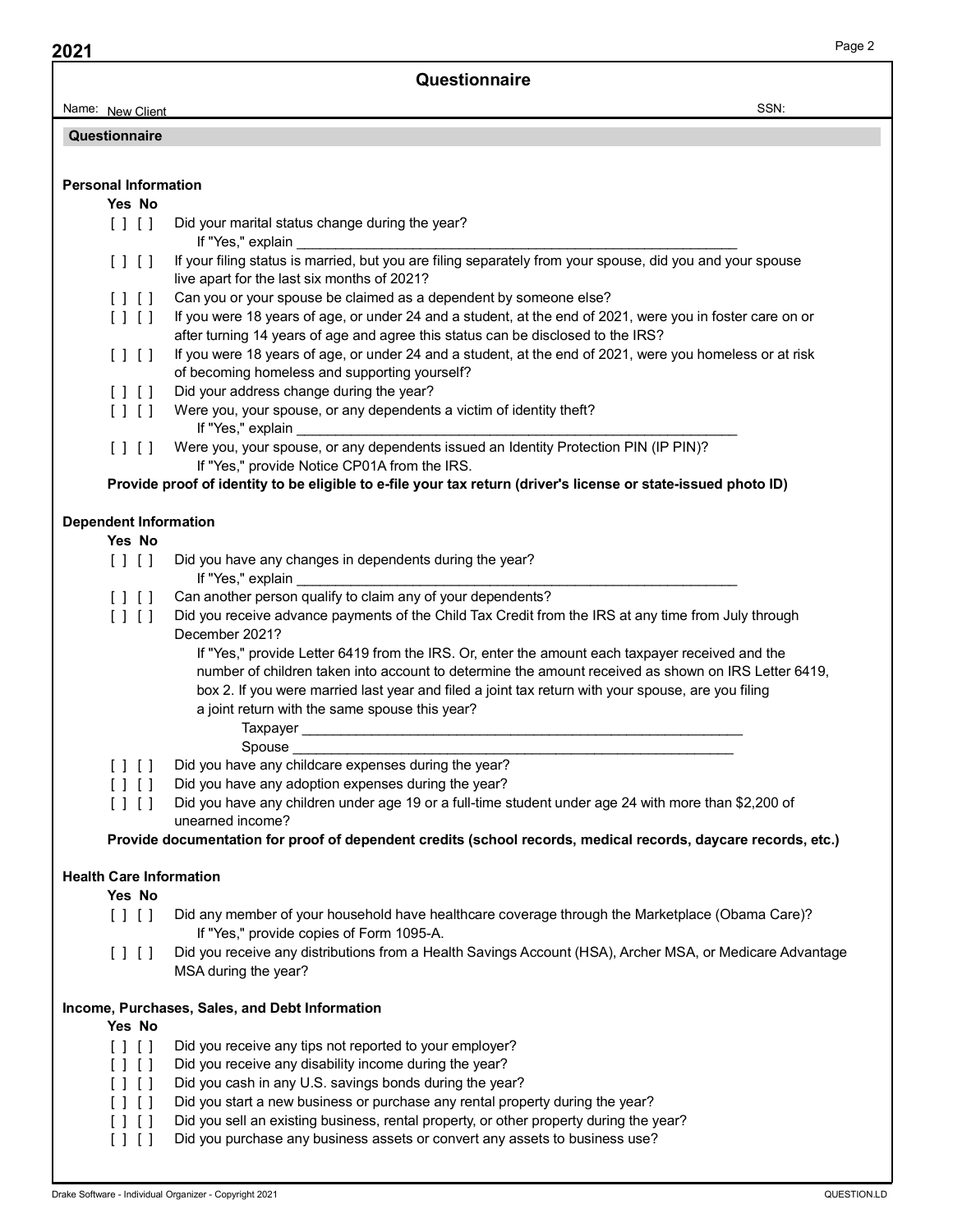| 2021                                  |                                                                                                                                                                                                                                                      |        |
|---------------------------------------|------------------------------------------------------------------------------------------------------------------------------------------------------------------------------------------------------------------------------------------------------|--------|
|                                       | Questionnaire                                                                                                                                                                                                                                        | Page 3 |
| Name: New Client                      | SSN:                                                                                                                                                                                                                                                 |        |
| Questionnaire                         |                                                                                                                                                                                                                                                      |        |
|                                       |                                                                                                                                                                                                                                                      |        |
|                                       | If "Yes," provide the cost of the asset, the date it was placed in service, and business use<br>percentage.                                                                                                                                          |        |
| $\Box$                                | Did you purchase any gasoline, diesel, or special fuels for off-road business use?                                                                                                                                                                   |        |
| [1]                                   | Did you buy or sell any stocks, bonds, or other investments during the year?                                                                                                                                                                         |        |
| [ ] [ ]                               | Did you sell a principal residence during the year?                                                                                                                                                                                                  |        |
|                                       | If "Yes," provide closing documentation for the purchase and sale of the home.                                                                                                                                                                       |        |
| [1]<br>[1]                            | Did you have a principal residence or a piece of real property foreclosed on during the year?<br>Did you abandon a principal residence or a piece of real property during the year?                                                                  |        |
| [1]                                   | Did you refinance your principal home or second home or take out a home equity loan during the year?                                                                                                                                                 |        |
|                                       | If "Yes," provide all escrow, closing, and other pertinent documentation and information.                                                                                                                                                            |        |
| [11]                                  | Did you receive any principal or interest during this year from property sold in prior years?                                                                                                                                                        |        |
| [1]                                   | Did you rent out your home or use it for business?                                                                                                                                                                                                   |        |
| [11]                                  | Did you sell, exchange, or purchase any real estate during the year?                                                                                                                                                                                 |        |
| [ ] [ ]                               | Did you acquire a new or additional interest in a partnership or S corporation?<br>Did you have any debts canceled or forgiven this year?                                                                                                            |        |
| $[ \; ] \; [ \; ]$<br>[1]             | Does anyone owe you money that has become uncollectible?                                                                                                                                                                                             |        |
| $\begin{array}{c} \hline \end{array}$ | Did you purchase a new hybrid, alternative motor, or electric motor energy-efficient vehicle during the<br>year?                                                                                                                                     |        |
| [1]                                   | If "Yes," provide the year, make, model, VIN, and date the vehicle was placed in service.<br>Did you receive income or incur expenses associated with a fantasy sport league?<br>If "Yes," provide documentation.                                    |        |
| $\begin{array}{c} \hline \end{array}$ | Did you receive income or incur expenses associated with car sharing (e.g., Lyft or Uber)?<br>If "Yes," attach Form 1099-MISC, Form 1099-NEC, and Form 1099-K.                                                                                       |        |
| [11]                                  | Did you receive income or incur expenses associated with freelancing (e.g., Upwork or TaskRabbit)?<br>If "Yes," attach Form 1099-K or Form W-2.                                                                                                      |        |
| [1]                                   | Did you receive income or incur expenses associated with fashion sharing (e.g., Poshmark or thredUP)?<br>If "Yes," provide documentation.                                                                                                            |        |
| [11]                                  | Did you receive income or incur expenses associated with crowdfunding (e.g., Kickstarter or Indiegogo)?<br>If "Yes," attach Form 1099-K.<br>Did you receive income or incur expenses associated with a short-term rental (e.g., Airbnb or HomeAway)? |        |
| $\Box$                                | If "Yes," provide documentation.                                                                                                                                                                                                                     |        |
| $\Box$                                | Did you receive any other income you have not provided information for with this organizer?<br>If "Yes," explain and a state of the state of the state of the state of the state of the state of the state of                                        |        |
| Yes No                                | <b>Itemized Deduction Information</b>                                                                                                                                                                                                                |        |
| [11]                                  | Did you pay out-of-pocket medical or dental expenses (premiums, prescriptions, mileage, etc.) during the<br>year?                                                                                                                                    |        |
| $\Box$                                | Did you pay any long-term care premiums for yourself, your spouse, or a dependent during the year?                                                                                                                                                   |        |
| [11]                                  | Did you receive any state or local income tax refunds from prior years?                                                                                                                                                                              |        |
| [1]<br>[11]                           | Did you make any major purchases (vehicle, boat, etc.) during the year?<br>Did you pay any real estate property taxes or personal taxes during the year?                                                                                             |        |
| [1]                                   | Did you pay mortgage interest during the year?                                                                                                                                                                                                       |        |
| $[ ]$ $[ ]$                           | Did you make cash donations to charity during the year?                                                                                                                                                                                              |        |
| [1]                                   | Did you make noncash donations to charity (clothes, furniture, etc.) during the year?                                                                                                                                                                |        |
| [11]                                  | Did you donate a boat or vehicle during the year?                                                                                                                                                                                                    |        |
|                                       | If "Yes," attach Form 1098-C.                                                                                                                                                                                                                        |        |
| $\Box$<br>[1]                         | Did you have gambling winnings or losses during the year?<br>Did you have any job-related expenses that were not reimbursed by your employer (uniforms, safety                                                                                       |        |
|                                       | equipment, etc.)?<br>[] [] Did you use your vehicle on the job other than for commuting to work?                                                                                                                                                     |        |
| [11]                                  | Did you work out of town at any time during the year?                                                                                                                                                                                                |        |
| <b>Retirement Information</b>         |                                                                                                                                                                                                                                                      |        |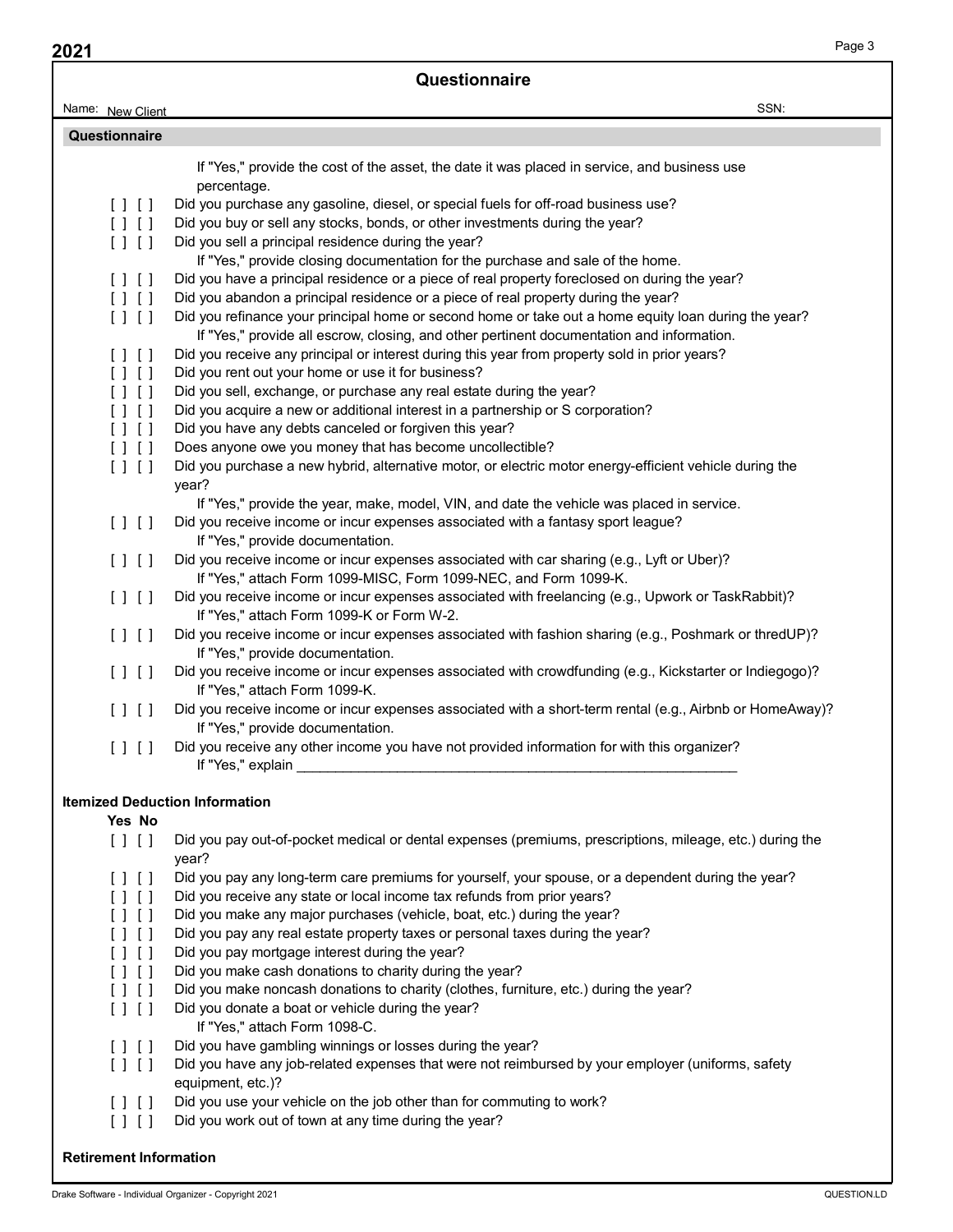| SSN:<br>Name: New Client<br>Questionnaire<br>Yes No<br>Did you receive any payments from a pension, profit sharing, or 401(k) plan during the year?<br>[11]<br>Did you make any contributions to, withdrawals from, or execute any rollovers from an IRA, Roth, Keogh,<br>[ ] [ ]<br>SIMPLE, SEP, 401(k), or other qualified retirement plan during the year?<br>Did you receive any Social Security benefits during the year?<br>[11]<br>Yes No<br>Did you pay tuition expenses that were required for attending college, university, or vocational school<br>[ ] [ ]<br>for yourself, your spouse, or a dependent during the year (even if classes were attended in another<br>year)?<br>Did anyone in your household attend a post-secondary school during the year?<br>[11]<br>Did you make a contribution to or receive a distribution from an Education Savings Account or Qualified<br>[ ] [ ]<br>Tuition Program during the year?<br>Did you pay student loan interest for yourself, your spouse, or your dependents during the year?<br>[11]<br>Yes No<br>[1]<br>Did you receive the third stimulus payment (Economic Impact Payment or EIP) in 2021?<br>If "Yes," enter the amount received for each taxpayer and provide Notice-1444-C or Letter 6475 from<br>the IRS.<br>Was your earned income in 2021 less than your earned income in 2019?<br>[11]<br>If "Yes," enter the amount of your 2019 earned income.<br>Did you receive, sell, exchange, or otherwise dispose of any financial interest in any virtual<br>[1]<br>currencies?<br>Did you incur a gain or loss due to damaged or stolen property?<br>[11]<br>If "Yes," provide the incident date, value of the property, and amount of insurance reimbursements.<br>Did you pay wages to any household employees (babysitter, nanny, housekeeper, etc.)?<br>1 1 1 1<br>Did you make gifts to any one person in excess of \$15,000 during the year?<br>[11]<br>Yes No<br>If "Yes," are you splitting the gift with your spouse?<br>[1]<br>Did you incur moving expenses during the year?<br>$\Box$<br>Did you make any energy-efficient improvements to your main home during the year?<br>1 1 1 1<br>Are you a business owner who paid health insurance premiums for your employees during the year?<br>Did you own interest or shares in a Qualified Opportunity Fund?<br>Did you apply an overpayment of your 2020 taxes to your 2021 estimated taxes?<br>1 1 1 1<br>If you have an overpayment of 2021 taxes, do you want the refund applied to your 2022 estimated taxes?<br>Did you make any estimated payments toward your 2021 taxes?<br>1 1 1 1<br>Do you want to have any refund or balance due directly deposited or withdrawn?<br>$[ ]$ $[ ]$<br>If "Yes," provide a canceled checking or savings slip.<br>Do you anticipate your income or withholdings to be different for 2022?<br>1111<br>Did you make any purchases subject to Use Tax?<br>$\begin{bmatrix} 1 & 1 \\ 1 & 1 \end{bmatrix}$<br>If "Yes," provide details.<br>Did you receive any notices from the IRS or state taxing authority?<br>[11]<br>If "Yes," explain<br>May the IRS discuss your tax return with your preparer?<br>[1]<br>Would you like a copy of your tax return sent to you electronically instead of receiving a printed copy?<br>[11]<br>Yes No |  |               | Page 4 |
|------------------------------------------------------------------------------------------------------------------------------------------------------------------------------------------------------------------------------------------------------------------------------------------------------------------------------------------------------------------------------------------------------------------------------------------------------------------------------------------------------------------------------------------------------------------------------------------------------------------------------------------------------------------------------------------------------------------------------------------------------------------------------------------------------------------------------------------------------------------------------------------------------------------------------------------------------------------------------------------------------------------------------------------------------------------------------------------------------------------------------------------------------------------------------------------------------------------------------------------------------------------------------------------------------------------------------------------------------------------------------------------------------------------------------------------------------------------------------------------------------------------------------------------------------------------------------------------------------------------------------------------------------------------------------------------------------------------------------------------------------------------------------------------------------------------------------------------------------------------------------------------------------------------------------------------------------------------------------------------------------------------------------------------------------------------------------------------------------------------------------------------------------------------------------------------------------------------------------------------------------------------------------------------------------------------------------------------------------------------------------------------------------------------------------------------------------------------------------------------------------------------------------------------------------------------------------------------------------------------------------------------------------------------------------------------------------------------------------------------------------------------------------------------------------------------------------------------------------------------------------------------------------------------------------------------------------------------------------------------------------------------------------------------------------------------------------------------------------------------------------------------------------------------------------------------------------------------------------------------------------------------------------------------------------------------|--|---------------|--------|
|                                                                                                                                                                                                                                                                                                                                                                                                                                                                                                                                                                                                                                                                                                                                                                                                                                                                                                                                                                                                                                                                                                                                                                                                                                                                                                                                                                                                                                                                                                                                                                                                                                                                                                                                                                                                                                                                                                                                                                                                                                                                                                                                                                                                                                                                                                                                                                                                                                                                                                                                                                                                                                                                                                                                                                                                                                                                                                                                                                                                                                                                                                                                                                                                                                                                                                                  |  | Questionnaire |        |
| <b>Education Information</b><br><b>Foreign Tax Information</b>                                                                                                                                                                                                                                                                                                                                                                                                                                                                                                                                                                                                                                                                                                                                                                                                                                                                                                                                                                                                                                                                                                                                                                                                                                                                                                                                                                                                                                                                                                                                                                                                                                                                                                                                                                                                                                                                                                                                                                                                                                                                                                                                                                                                                                                                                                                                                                                                                                                                                                                                                                                                                                                                                                                                                                                                                                                                                                                                                                                                                                                                                                                                                                                                                                                   |  |               |        |
|                                                                                                                                                                                                                                                                                                                                                                                                                                                                                                                                                                                                                                                                                                                                                                                                                                                                                                                                                                                                                                                                                                                                                                                                                                                                                                                                                                                                                                                                                                                                                                                                                                                                                                                                                                                                                                                                                                                                                                                                                                                                                                                                                                                                                                                                                                                                                                                                                                                                                                                                                                                                                                                                                                                                                                                                                                                                                                                                                                                                                                                                                                                                                                                                                                                                                                                  |  |               |        |
|                                                                                                                                                                                                                                                                                                                                                                                                                                                                                                                                                                                                                                                                                                                                                                                                                                                                                                                                                                                                                                                                                                                                                                                                                                                                                                                                                                                                                                                                                                                                                                                                                                                                                                                                                                                                                                                                                                                                                                                                                                                                                                                                                                                                                                                                                                                                                                                                                                                                                                                                                                                                                                                                                                                                                                                                                                                                                                                                                                                                                                                                                                                                                                                                                                                                                                                  |  |               |        |
|                                                                                                                                                                                                                                                                                                                                                                                                                                                                                                                                                                                                                                                                                                                                                                                                                                                                                                                                                                                                                                                                                                                                                                                                                                                                                                                                                                                                                                                                                                                                                                                                                                                                                                                                                                                                                                                                                                                                                                                                                                                                                                                                                                                                                                                                                                                                                                                                                                                                                                                                                                                                                                                                                                                                                                                                                                                                                                                                                                                                                                                                                                                                                                                                                                                                                                                  |  |               |        |
| <b>Miscellaneous Information</b>                                                                                                                                                                                                                                                                                                                                                                                                                                                                                                                                                                                                                                                                                                                                                                                                                                                                                                                                                                                                                                                                                                                                                                                                                                                                                                                                                                                                                                                                                                                                                                                                                                                                                                                                                                                                                                                                                                                                                                                                                                                                                                                                                                                                                                                                                                                                                                                                                                                                                                                                                                                                                                                                                                                                                                                                                                                                                                                                                                                                                                                                                                                                                                                                                                                                                 |  |               |        |
|                                                                                                                                                                                                                                                                                                                                                                                                                                                                                                                                                                                                                                                                                                                                                                                                                                                                                                                                                                                                                                                                                                                                                                                                                                                                                                                                                                                                                                                                                                                                                                                                                                                                                                                                                                                                                                                                                                                                                                                                                                                                                                                                                                                                                                                                                                                                                                                                                                                                                                                                                                                                                                                                                                                                                                                                                                                                                                                                                                                                                                                                                                                                                                                                                                                                                                                  |  |               |        |
|                                                                                                                                                                                                                                                                                                                                                                                                                                                                                                                                                                                                                                                                                                                                                                                                                                                                                                                                                                                                                                                                                                                                                                                                                                                                                                                                                                                                                                                                                                                                                                                                                                                                                                                                                                                                                                                                                                                                                                                                                                                                                                                                                                                                                                                                                                                                                                                                                                                                                                                                                                                                                                                                                                                                                                                                                                                                                                                                                                                                                                                                                                                                                                                                                                                                                                                  |  |               |        |
|                                                                                                                                                                                                                                                                                                                                                                                                                                                                                                                                                                                                                                                                                                                                                                                                                                                                                                                                                                                                                                                                                                                                                                                                                                                                                                                                                                                                                                                                                                                                                                                                                                                                                                                                                                                                                                                                                                                                                                                                                                                                                                                                                                                                                                                                                                                                                                                                                                                                                                                                                                                                                                                                                                                                                                                                                                                                                                                                                                                                                                                                                                                                                                                                                                                                                                                  |  |               |        |
|                                                                                                                                                                                                                                                                                                                                                                                                                                                                                                                                                                                                                                                                                                                                                                                                                                                                                                                                                                                                                                                                                                                                                                                                                                                                                                                                                                                                                                                                                                                                                                                                                                                                                                                                                                                                                                                                                                                                                                                                                                                                                                                                                                                                                                                                                                                                                                                                                                                                                                                                                                                                                                                                                                                                                                                                                                                                                                                                                                                                                                                                                                                                                                                                                                                                                                                  |  |               |        |
|                                                                                                                                                                                                                                                                                                                                                                                                                                                                                                                                                                                                                                                                                                                                                                                                                                                                                                                                                                                                                                                                                                                                                                                                                                                                                                                                                                                                                                                                                                                                                                                                                                                                                                                                                                                                                                                                                                                                                                                                                                                                                                                                                                                                                                                                                                                                                                                                                                                                                                                                                                                                                                                                                                                                                                                                                                                                                                                                                                                                                                                                                                                                                                                                                                                                                                                  |  |               |        |
|                                                                                                                                                                                                                                                                                                                                                                                                                                                                                                                                                                                                                                                                                                                                                                                                                                                                                                                                                                                                                                                                                                                                                                                                                                                                                                                                                                                                                                                                                                                                                                                                                                                                                                                                                                                                                                                                                                                                                                                                                                                                                                                                                                                                                                                                                                                                                                                                                                                                                                                                                                                                                                                                                                                                                                                                                                                                                                                                                                                                                                                                                                                                                                                                                                                                                                                  |  |               |        |
|                                                                                                                                                                                                                                                                                                                                                                                                                                                                                                                                                                                                                                                                                                                                                                                                                                                                                                                                                                                                                                                                                                                                                                                                                                                                                                                                                                                                                                                                                                                                                                                                                                                                                                                                                                                                                                                                                                                                                                                                                                                                                                                                                                                                                                                                                                                                                                                                                                                                                                                                                                                                                                                                                                                                                                                                                                                                                                                                                                                                                                                                                                                                                                                                                                                                                                                  |  |               |        |
|                                                                                                                                                                                                                                                                                                                                                                                                                                                                                                                                                                                                                                                                                                                                                                                                                                                                                                                                                                                                                                                                                                                                                                                                                                                                                                                                                                                                                                                                                                                                                                                                                                                                                                                                                                                                                                                                                                                                                                                                                                                                                                                                                                                                                                                                                                                                                                                                                                                                                                                                                                                                                                                                                                                                                                                                                                                                                                                                                                                                                                                                                                                                                                                                                                                                                                                  |  |               |        |
|                                                                                                                                                                                                                                                                                                                                                                                                                                                                                                                                                                                                                                                                                                                                                                                                                                                                                                                                                                                                                                                                                                                                                                                                                                                                                                                                                                                                                                                                                                                                                                                                                                                                                                                                                                                                                                                                                                                                                                                                                                                                                                                                                                                                                                                                                                                                                                                                                                                                                                                                                                                                                                                                                                                                                                                                                                                                                                                                                                                                                                                                                                                                                                                                                                                                                                                  |  |               |        |
|                                                                                                                                                                                                                                                                                                                                                                                                                                                                                                                                                                                                                                                                                                                                                                                                                                                                                                                                                                                                                                                                                                                                                                                                                                                                                                                                                                                                                                                                                                                                                                                                                                                                                                                                                                                                                                                                                                                                                                                                                                                                                                                                                                                                                                                                                                                                                                                                                                                                                                                                                                                                                                                                                                                                                                                                                                                                                                                                                                                                                                                                                                                                                                                                                                                                                                                  |  |               |        |
|                                                                                                                                                                                                                                                                                                                                                                                                                                                                                                                                                                                                                                                                                                                                                                                                                                                                                                                                                                                                                                                                                                                                                                                                                                                                                                                                                                                                                                                                                                                                                                                                                                                                                                                                                                                                                                                                                                                                                                                                                                                                                                                                                                                                                                                                                                                                                                                                                                                                                                                                                                                                                                                                                                                                                                                                                                                                                                                                                                                                                                                                                                                                                                                                                                                                                                                  |  |               |        |
|                                                                                                                                                                                                                                                                                                                                                                                                                                                                                                                                                                                                                                                                                                                                                                                                                                                                                                                                                                                                                                                                                                                                                                                                                                                                                                                                                                                                                                                                                                                                                                                                                                                                                                                                                                                                                                                                                                                                                                                                                                                                                                                                                                                                                                                                                                                                                                                                                                                                                                                                                                                                                                                                                                                                                                                                                                                                                                                                                                                                                                                                                                                                                                                                                                                                                                                  |  |               |        |
|                                                                                                                                                                                                                                                                                                                                                                                                                                                                                                                                                                                                                                                                                                                                                                                                                                                                                                                                                                                                                                                                                                                                                                                                                                                                                                                                                                                                                                                                                                                                                                                                                                                                                                                                                                                                                                                                                                                                                                                                                                                                                                                                                                                                                                                                                                                                                                                                                                                                                                                                                                                                                                                                                                                                                                                                                                                                                                                                                                                                                                                                                                                                                                                                                                                                                                                  |  |               |        |
|                                                                                                                                                                                                                                                                                                                                                                                                                                                                                                                                                                                                                                                                                                                                                                                                                                                                                                                                                                                                                                                                                                                                                                                                                                                                                                                                                                                                                                                                                                                                                                                                                                                                                                                                                                                                                                                                                                                                                                                                                                                                                                                                                                                                                                                                                                                                                                                                                                                                                                                                                                                                                                                                                                                                                                                                                                                                                                                                                                                                                                                                                                                                                                                                                                                                                                                  |  |               |        |
|                                                                                                                                                                                                                                                                                                                                                                                                                                                                                                                                                                                                                                                                                                                                                                                                                                                                                                                                                                                                                                                                                                                                                                                                                                                                                                                                                                                                                                                                                                                                                                                                                                                                                                                                                                                                                                                                                                                                                                                                                                                                                                                                                                                                                                                                                                                                                                                                                                                                                                                                                                                                                                                                                                                                                                                                                                                                                                                                                                                                                                                                                                                                                                                                                                                                                                                  |  |               |        |
|                                                                                                                                                                                                                                                                                                                                                                                                                                                                                                                                                                                                                                                                                                                                                                                                                                                                                                                                                                                                                                                                                                                                                                                                                                                                                                                                                                                                                                                                                                                                                                                                                                                                                                                                                                                                                                                                                                                                                                                                                                                                                                                                                                                                                                                                                                                                                                                                                                                                                                                                                                                                                                                                                                                                                                                                                                                                                                                                                                                                                                                                                                                                                                                                                                                                                                                  |  |               |        |
|                                                                                                                                                                                                                                                                                                                                                                                                                                                                                                                                                                                                                                                                                                                                                                                                                                                                                                                                                                                                                                                                                                                                                                                                                                                                                                                                                                                                                                                                                                                                                                                                                                                                                                                                                                                                                                                                                                                                                                                                                                                                                                                                                                                                                                                                                                                                                                                                                                                                                                                                                                                                                                                                                                                                                                                                                                                                                                                                                                                                                                                                                                                                                                                                                                                                                                                  |  |               |        |
|                                                                                                                                                                                                                                                                                                                                                                                                                                                                                                                                                                                                                                                                                                                                                                                                                                                                                                                                                                                                                                                                                                                                                                                                                                                                                                                                                                                                                                                                                                                                                                                                                                                                                                                                                                                                                                                                                                                                                                                                                                                                                                                                                                                                                                                                                                                                                                                                                                                                                                                                                                                                                                                                                                                                                                                                                                                                                                                                                                                                                                                                                                                                                                                                                                                                                                                  |  |               |        |
|                                                                                                                                                                                                                                                                                                                                                                                                                                                                                                                                                                                                                                                                                                                                                                                                                                                                                                                                                                                                                                                                                                                                                                                                                                                                                                                                                                                                                                                                                                                                                                                                                                                                                                                                                                                                                                                                                                                                                                                                                                                                                                                                                                                                                                                                                                                                                                                                                                                                                                                                                                                                                                                                                                                                                                                                                                                                                                                                                                                                                                                                                                                                                                                                                                                                                                                  |  |               |        |
|                                                                                                                                                                                                                                                                                                                                                                                                                                                                                                                                                                                                                                                                                                                                                                                                                                                                                                                                                                                                                                                                                                                                                                                                                                                                                                                                                                                                                                                                                                                                                                                                                                                                                                                                                                                                                                                                                                                                                                                                                                                                                                                                                                                                                                                                                                                                                                                                                                                                                                                                                                                                                                                                                                                                                                                                                                                                                                                                                                                                                                                                                                                                                                                                                                                                                                                  |  |               |        |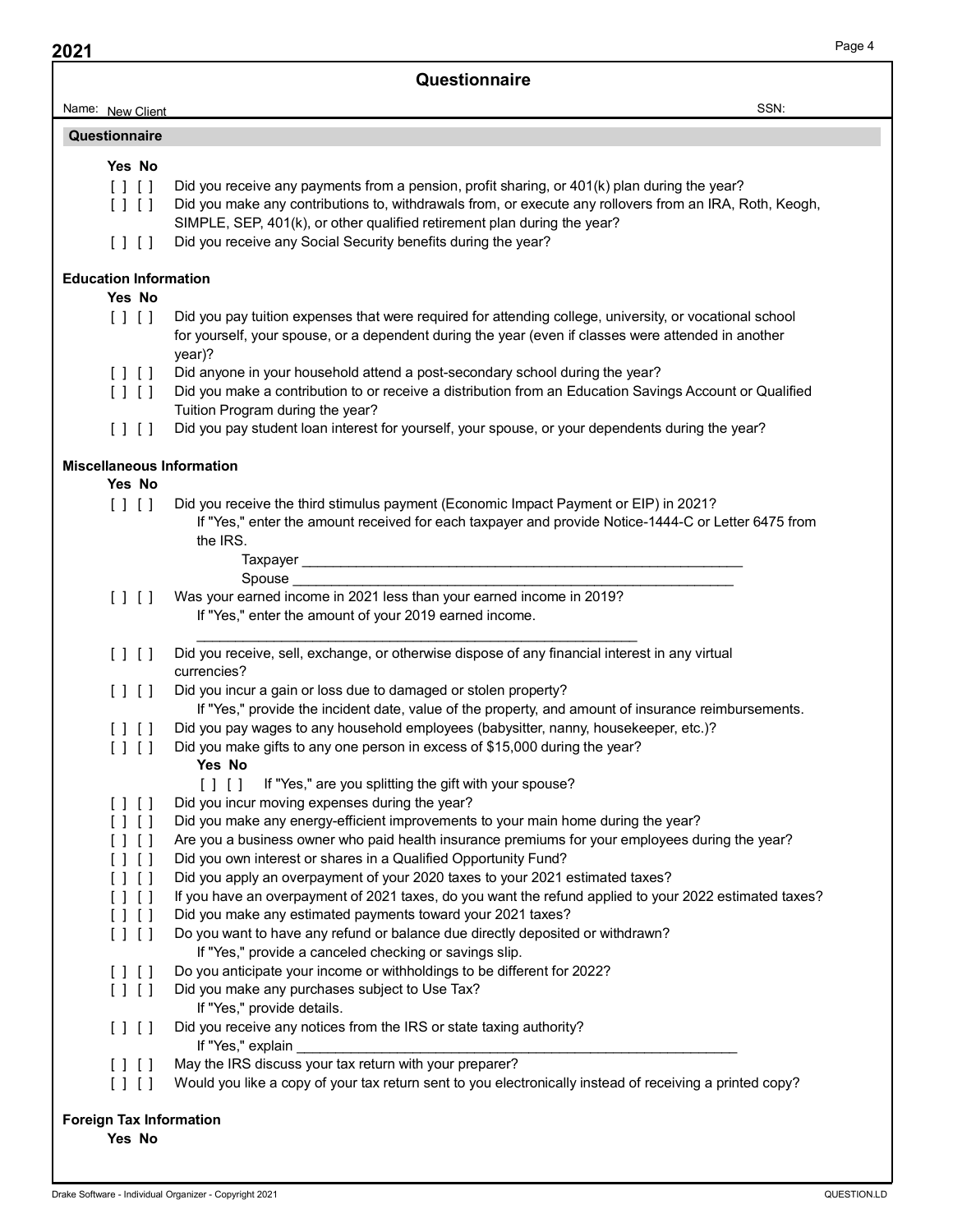|      |                       | Questionnaire                                                                                                                                                                                      | Page 5 |
|------|-----------------------|----------------------------------------------------------------------------------------------------------------------------------------------------------------------------------------------------|--------|
| 2021 | Name: New Client      | SSN:                                                                                                                                                                                               |        |
|      | Questionnaire         |                                                                                                                                                                                                    |        |
|      | $[ \ ] \ [ \ ]$       | Did you have a financial interest in or signature authority over a financial account or asset located in<br>a foreign country?                                                                     |        |
|      | [ ] [ ]<br>[ ] [ ]    | Did you receive a distribution from, or were you a grantor of, or transferor to, a foreign trust?<br>Did the aggregate value of your foreign accounts exceed \$10,000 at any time during the year? |        |
|      | [ ] [ ]<br>[ ] [ ]    | Did you have any income from, or pay taxes to, a foreign country?<br>Did you own property in a foreign country?                                                                                    |        |
|      | <b>Preparer Notes</b> |                                                                                                                                                                                                    |        |
|      |                       |                                                                                                                                                                                                    |        |

- 
- 
- 

#### Preparer Notes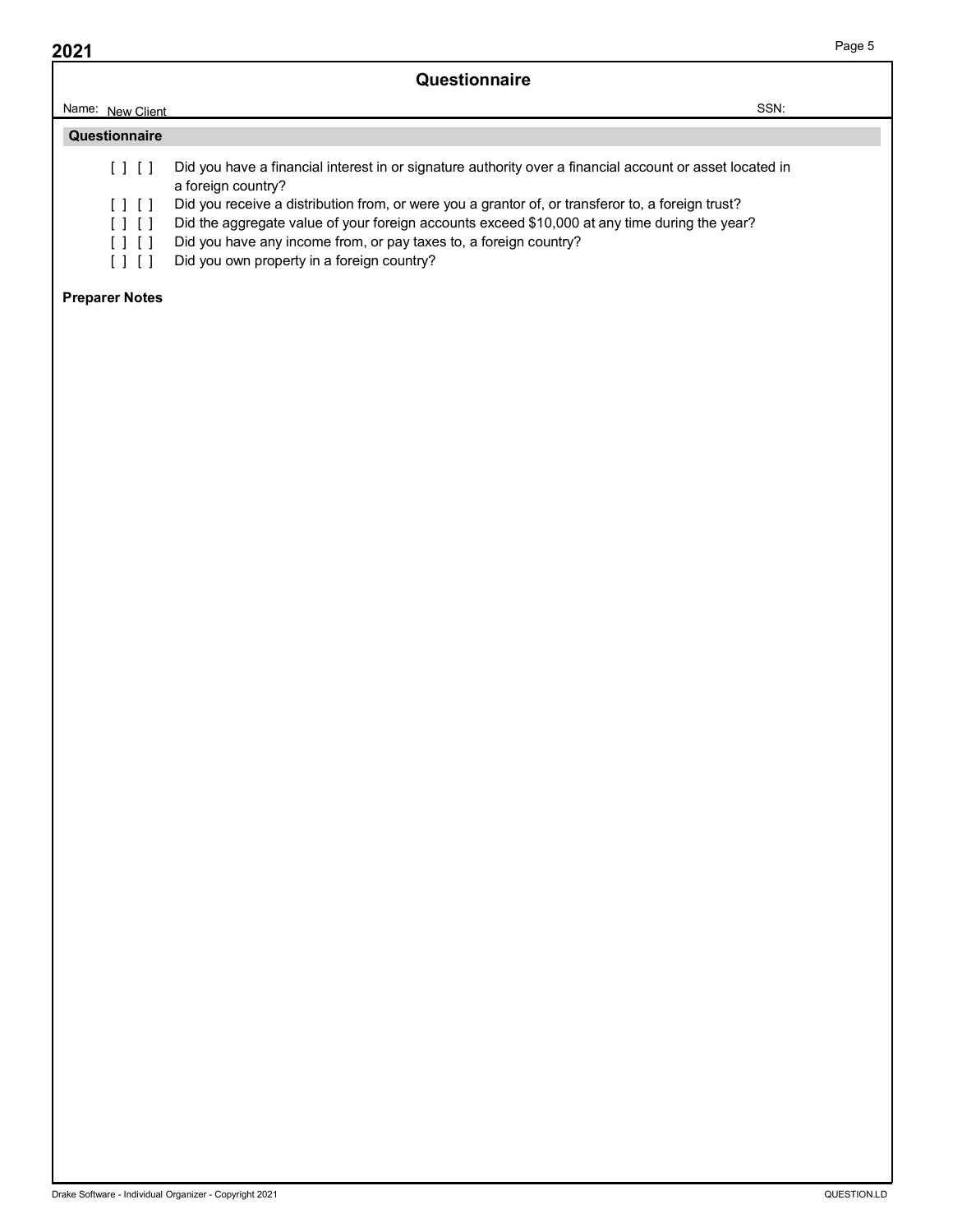| 2021 |
|------|
|------|

| Income                                                                                                                                                                                                                                                                             |                       |
|------------------------------------------------------------------------------------------------------------------------------------------------------------------------------------------------------------------------------------------------------------------------------------|-----------------------|
| Name: New Client                                                                                                                                                                                                                                                                   | SSN:                  |
| <b>Wages &amp; Salaries</b><br>Provide all copies of Form W-2                                                                                                                                                                                                                      |                       |
| Employer name                                                                                                                                                                                                                                                                      | 2021 federal<br>wages |
|                                                                                                                                                                                                                                                                                    |                       |
|                                                                                                                                                                                                                                                                                    |                       |
|                                                                                                                                                                                                                                                                                    |                       |
|                                                                                                                                                                                                                                                                                    |                       |
|                                                                                                                                                                                                                                                                                    |                       |
|                                                                                                                                                                                                                                                                                    |                       |
|                                                                                                                                                                                                                                                                                    |                       |
|                                                                                                                                                                                                                                                                                    |                       |
|                                                                                                                                                                                                                                                                                    |                       |
|                                                                                                                                                                                                                                                                                    |                       |
|                                                                                                                                                                                                                                                                                    |                       |
| Retirement<br>Provide all copies of Form 1099-R                                                                                                                                                                                                                                    |                       |
|                                                                                                                                                                                                                                                                                    |                       |
| Payer name                                                                                                                                                                                                                                                                         | 2021<br>distribution  |
|                                                                                                                                                                                                                                                                                    |                       |
|                                                                                                                                                                                                                                                                                    |                       |
|                                                                                                                                                                                                                                                                                    |                       |
|                                                                                                                                                                                                                                                                                    |                       |
|                                                                                                                                                                                                                                                                                    |                       |
|                                                                                                                                                                                                                                                                                    |                       |
|                                                                                                                                                                                                                                                                                    |                       |
|                                                                                                                                                                                                                                                                                    |                       |
|                                                                                                                                                                                                                                                                                    |                       |
|                                                                                                                                                                                                                                                                                    |                       |
| $\Box$<br>$\begin{bmatrix} 1 \\ 1 \end{bmatrix}$<br>Did you take a distribution from an IRA and give it to an organization eligible to receive tax-deductible contributions?<br>Yes<br>No<br>Did you use any of the distributions for disaster or coronavirus relief?<br>Yes<br>No |                       |
|                                                                                                                                                                                                                                                                                    |                       |
|                                                                                                                                                                                                                                                                                    |                       |
|                                                                                                                                                                                                                                                                                    |                       |
|                                                                                                                                                                                                                                                                                    |                       |
|                                                                                                                                                                                                                                                                                    |                       |
|                                                                                                                                                                                                                                                                                    |                       |
|                                                                                                                                                                                                                                                                                    |                       |
|                                                                                                                                                                                                                                                                                    |                       |
|                                                                                                                                                                                                                                                                                    |                       |
|                                                                                                                                                                                                                                                                                    |                       |
|                                                                                                                                                                                                                                                                                    |                       |
|                                                                                                                                                                                                                                                                                    |                       |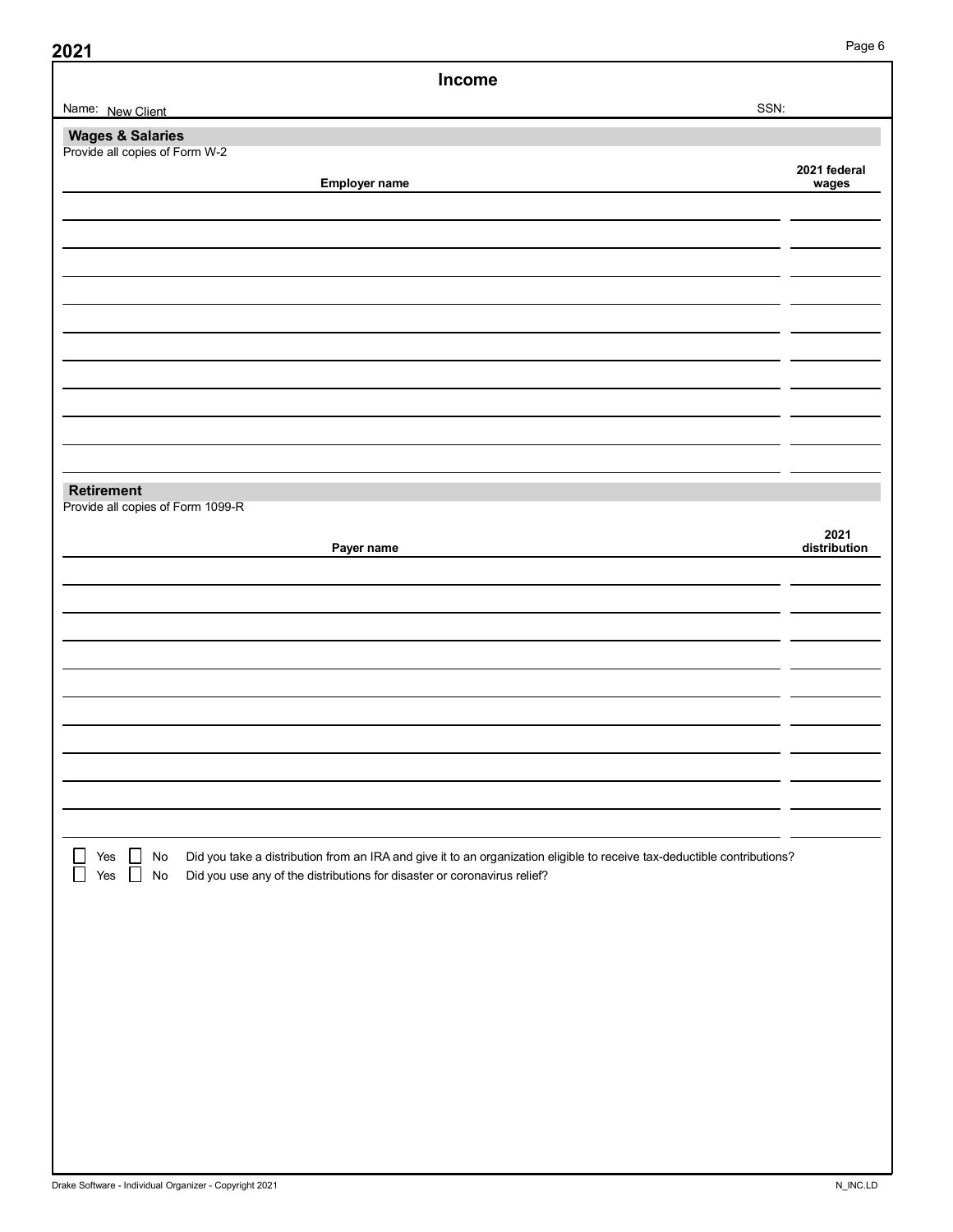| Income                                                                                                                 |                       |                        |
|------------------------------------------------------------------------------------------------------------------------|-----------------------|------------------------|
| Name: New Client                                                                                                       | SSN:                  |                        |
| <b>Dividend Income</b>                                                                                                 |                       |                        |
| Provide all copies of Form 1099-DIV & other statements that report dividend income.                                    | 2021                  | 2021                   |
| <b>Account number</b><br>Payer name                                                                                    | ordinary<br>dividends | qualified<br>dividends |
|                                                                                                                        |                       |                        |
|                                                                                                                        |                       |                        |
|                                                                                                                        |                       |                        |
|                                                                                                                        |                       |                        |
|                                                                                                                        |                       |                        |
|                                                                                                                        |                       |                        |
|                                                                                                                        |                       |                        |
|                                                                                                                        |                       |                        |
|                                                                                                                        |                       |                        |
|                                                                                                                        |                       |                        |
|                                                                                                                        |                       |                        |
|                                                                                                                        |                       |                        |
|                                                                                                                        |                       |                        |
| <b>Interest Income</b>                                                                                                 |                       |                        |
| Provide all copies of Form 1099-INT, Form 1099-OID and other statements that report interest income.<br>Account number |                       | 2021                   |
| Payer name                                                                                                             |                       | interest               |
|                                                                                                                        |                       |                        |
|                                                                                                                        |                       |                        |
|                                                                                                                        |                       |                        |
|                                                                                                                        |                       |                        |
|                                                                                                                        |                       |                        |
|                                                                                                                        |                       |                        |
|                                                                                                                        |                       |                        |
|                                                                                                                        |                       |                        |
|                                                                                                                        |                       |                        |
|                                                                                                                        |                       |                        |
|                                                                                                                        |                       |                        |
|                                                                                                                        |                       |                        |
|                                                                                                                        |                       |                        |
|                                                                                                                        |                       |                        |
| If any interest income listed above is from a seller-financed mortgage, provide the payer's ID number and address      |                       |                        |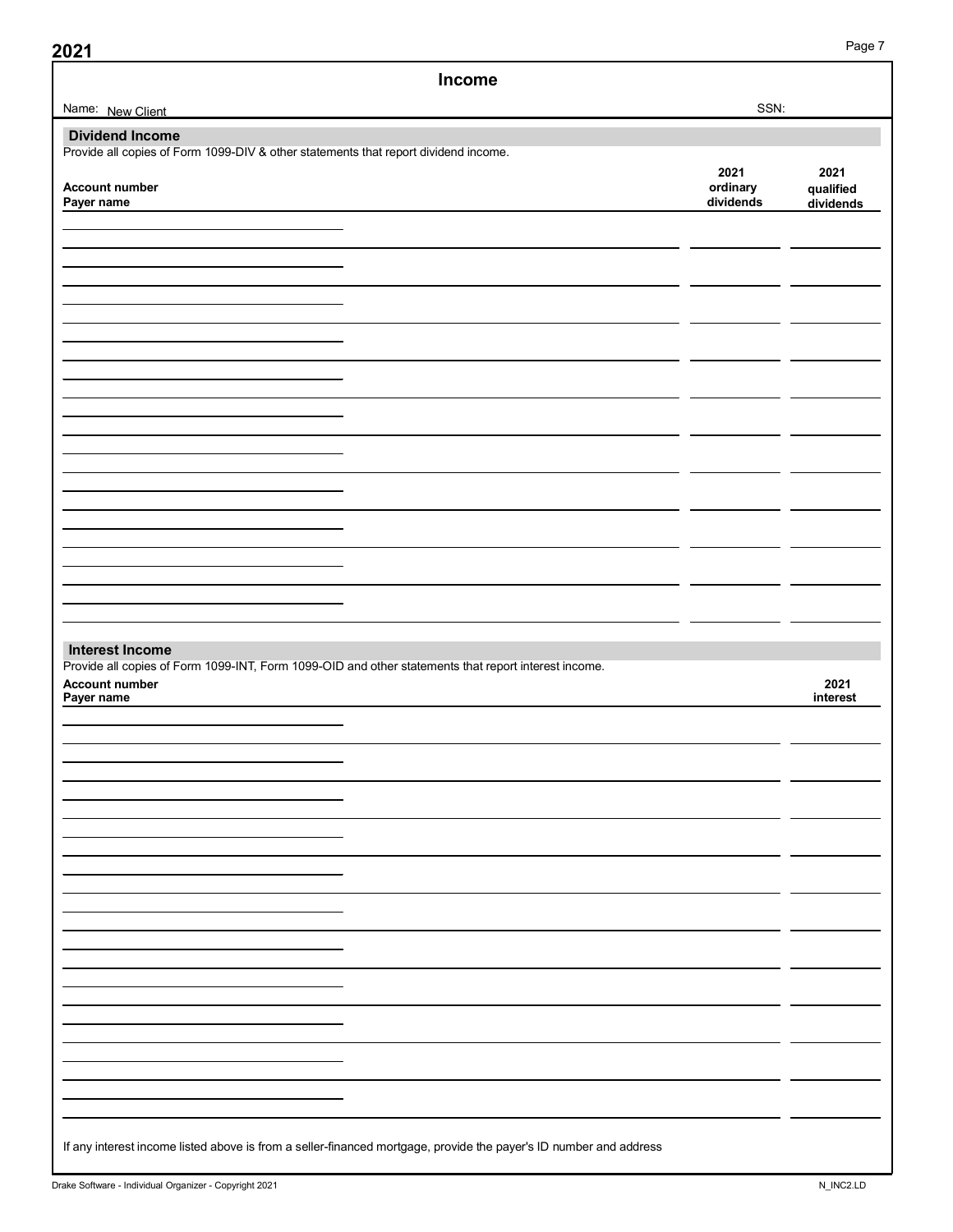Sale of Capital Assets (not reported on Form 1099-B) Installment Sale Income Sale of Capital Assets Page 8<br>
SSN:<br>
Date Date Sales<br>
Page 8<br>
Date Date Sales<br>
price Cost<br>
Page 8<br>
Date Date Sales<br>
price Cost<br>
Page 2<br>
Price Cost Sale of Capital Assets<br>
SSN:<br>
SSN:<br>
Statements<br>
Description of property<br>
Description of property<br>
Description of property<br>
Description of property<br>
Description of property<br>
Description of property<br>
Description of property<br> 2021 Prior years 921<br>
Sale of Capital Assets<br>
Name: New Client<br>
Sale of Capital Assets (not reported on Form 1099-B)<br>
Provide all brokerage statements<br>
Description of property<br>
Description of property<br>
Description of property Provide all brokerage statements Description of property: Installment Sale Income<br>
Installment Sale Income<br>
Date society:<br>Date society of property.<br>
Date society of property and control control of property and control of property and control of property and control of property an Selling price . . . . Mortgages assumed Cost of property sold . Depreciation allowed Commissions and expense of sale Gross profit percentage Interest received . . . . . Principal payments received Property was sold to a related party  $\Box$ **Example Software Software - Individual Organizer - Copyright 2021**<br>
Date socializer of property.<br>
Date socializer - individual Organizer - Date solid<br>
Dempediation allows content of the content of the content of the con . . . . . . . . . . . . . . . . . . . . . . . . . . . . . . . . . . . . . . . . . . . . . . . . . . . . . . . . . . . . . . . . . . . . . . . . . . . . . . . . . . . . . . . . . . . . . . . . . . . . . . . . . . . . . . . . . . . . . . . . . . . . . . . . . . . . . . . . . . . . . . . . . . . . . . . . . . . . . . . . . . . . . . . . . . . . . . . . . . . . . . . . . . . . . . . . . . . . . . . . . . . . . . . . . . . . . . . . . . . . . . . . . . . . . . . . . . . . . . . . . . . . . . . . . . . . . . . . . . . . . . . . . . . . . . . . . . . . . . . . . . . . . . . . . . . . . . . . . . . . . . . . . . . . . . . . . . . . . . . . . . . . . . . . . Name: New Client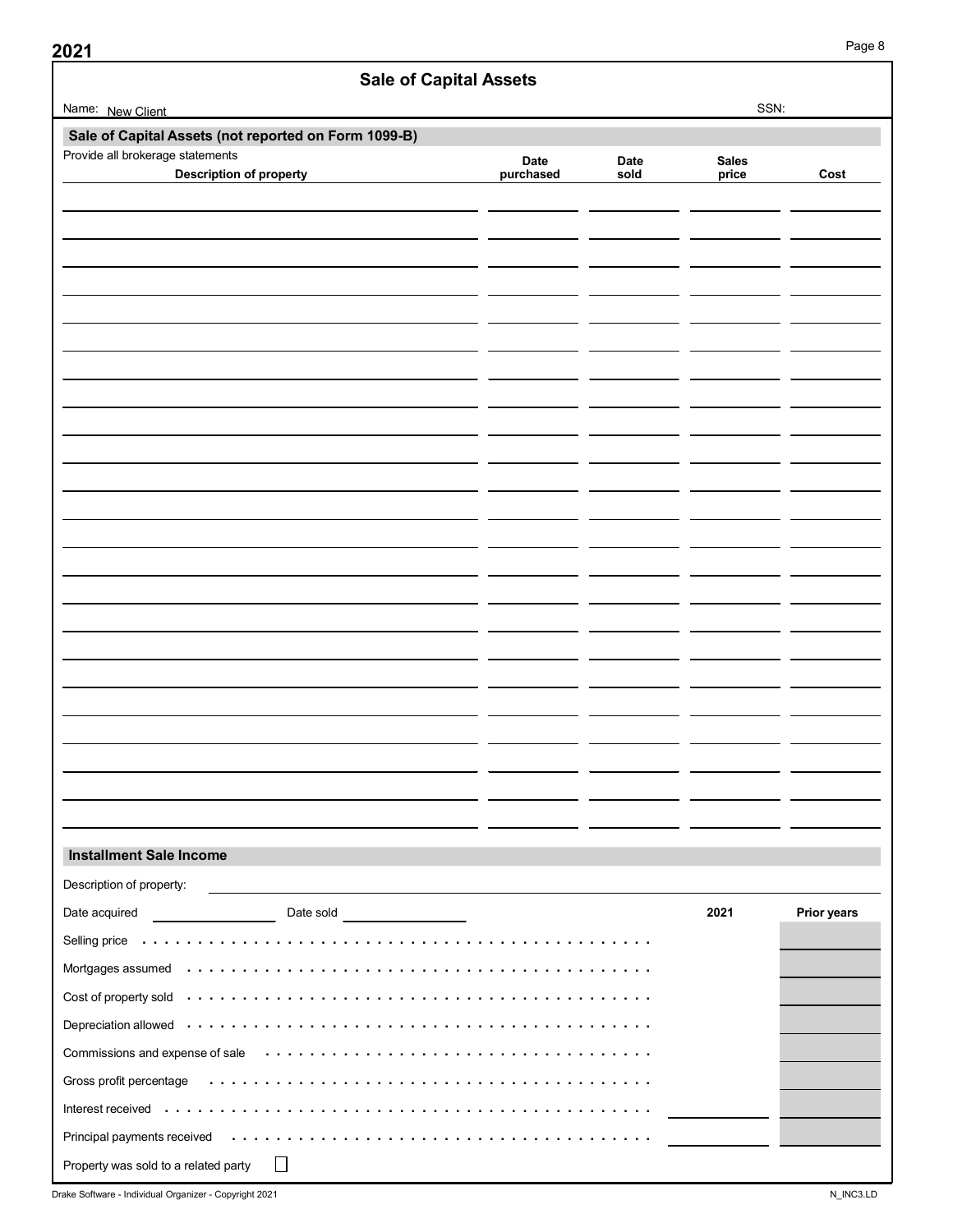| <b>Other Income and Adjustments</b><br>SSN:<br>Name: New Client<br><b>Other Income</b><br>2021<br>2021<br>Taxpayer<br><b>Spouse</b><br>Scholarships or grants not reported on Form W-2<br>Social Security Benefits (attach Forms 1099-SSA) (and contact of a state of a state of security Benefits (attach Forms 1099-SSA)<br>Railroad Retirement Benefits (attach Forms 1099-RRB) Arrows Arrows Arrows Arrows Arrows Arrows Arrow<br>State income tax refund (attach Forms 1099-G)<br>Alimony received<br>Divorce or separation date<br>Amount<br><u> 1990 - Jan Samuel Barbara, martin al-Amerikaansk politik (</u> † 1920)<br><b>Adjustments</b><br>2021<br>2021<br>Taxpayer<br>Spouse<br>Payments made for Self-Employed Health Insurance for you, your spouse, or dependents<br>Alimony paid<br>Name<br>Divorce or separation date<br>SSN<br>Name<br>the control of the control of the control of the control of the control of the control of the control of the control of the control of the control of the control of the control of the control of the control of the control<br>SSN | Page 9 |
|------------------------------------------------------------------------------------------------------------------------------------------------------------------------------------------------------------------------------------------------------------------------------------------------------------------------------------------------------------------------------------------------------------------------------------------------------------------------------------------------------------------------------------------------------------------------------------------------------------------------------------------------------------------------------------------------------------------------------------------------------------------------------------------------------------------------------------------------------------------------------------------------------------------------------------------------------------------------------------------------------------------------------------------------------------------------------------------------|--------|
|                                                                                                                                                                                                                                                                                                                                                                                                                                                                                                                                                                                                                                                                                                                                                                                                                                                                                                                                                                                                                                                                                                |        |
| Alaska Permanent Fund (al. 1990) (al. 1991) (al. 1991) (al. 1991) (al. 1991) (al. 1991) (al. 1992) (al. 1992)                                                                                                                                                                                                                                                                                                                                                                                                                                                                                                                                                                                                                                                                                                                                                                                                                                                                                                                                                                                  |        |
|                                                                                                                                                                                                                                                                                                                                                                                                                                                                                                                                                                                                                                                                                                                                                                                                                                                                                                                                                                                                                                                                                                |        |
|                                                                                                                                                                                                                                                                                                                                                                                                                                                                                                                                                                                                                                                                                                                                                                                                                                                                                                                                                                                                                                                                                                |        |
|                                                                                                                                                                                                                                                                                                                                                                                                                                                                                                                                                                                                                                                                                                                                                                                                                                                                                                                                                                                                                                                                                                |        |
|                                                                                                                                                                                                                                                                                                                                                                                                                                                                                                                                                                                                                                                                                                                                                                                                                                                                                                                                                                                                                                                                                                |        |
|                                                                                                                                                                                                                                                                                                                                                                                                                                                                                                                                                                                                                                                                                                                                                                                                                                                                                                                                                                                                                                                                                                |        |
|                                                                                                                                                                                                                                                                                                                                                                                                                                                                                                                                                                                                                                                                                                                                                                                                                                                                                                                                                                                                                                                                                                |        |
|                                                                                                                                                                                                                                                                                                                                                                                                                                                                                                                                                                                                                                                                                                                                                                                                                                                                                                                                                                                                                                                                                                |        |
|                                                                                                                                                                                                                                                                                                                                                                                                                                                                                                                                                                                                                                                                                                                                                                                                                                                                                                                                                                                                                                                                                                |        |
|                                                                                                                                                                                                                                                                                                                                                                                                                                                                                                                                                                                                                                                                                                                                                                                                                                                                                                                                                                                                                                                                                                |        |
|                                                                                                                                                                                                                                                                                                                                                                                                                                                                                                                                                                                                                                                                                                                                                                                                                                                                                                                                                                                                                                                                                                |        |
|                                                                                                                                                                                                                                                                                                                                                                                                                                                                                                                                                                                                                                                                                                                                                                                                                                                                                                                                                                                                                                                                                                |        |
|                                                                                                                                                                                                                                                                                                                                                                                                                                                                                                                                                                                                                                                                                                                                                                                                                                                                                                                                                                                                                                                                                                |        |
|                                                                                                                                                                                                                                                                                                                                                                                                                                                                                                                                                                                                                                                                                                                                                                                                                                                                                                                                                                                                                                                                                                |        |
|                                                                                                                                                                                                                                                                                                                                                                                                                                                                                                                                                                                                                                                                                                                                                                                                                                                                                                                                                                                                                                                                                                |        |
|                                                                                                                                                                                                                                                                                                                                                                                                                                                                                                                                                                                                                                                                                                                                                                                                                                                                                                                                                                                                                                                                                                |        |
|                                                                                                                                                                                                                                                                                                                                                                                                                                                                                                                                                                                                                                                                                                                                                                                                                                                                                                                                                                                                                                                                                                |        |
|                                                                                                                                                                                                                                                                                                                                                                                                                                                                                                                                                                                                                                                                                                                                                                                                                                                                                                                                                                                                                                                                                                |        |
|                                                                                                                                                                                                                                                                                                                                                                                                                                                                                                                                                                                                                                                                                                                                                                                                                                                                                                                                                                                                                                                                                                |        |
|                                                                                                                                                                                                                                                                                                                                                                                                                                                                                                                                                                                                                                                                                                                                                                                                                                                                                                                                                                                                                                                                                                |        |
|                                                                                                                                                                                                                                                                                                                                                                                                                                                                                                                                                                                                                                                                                                                                                                                                                                                                                                                                                                                                                                                                                                |        |
|                                                                                                                                                                                                                                                                                                                                                                                                                                                                                                                                                                                                                                                                                                                                                                                                                                                                                                                                                                                                                                                                                                |        |
|                                                                                                                                                                                                                                                                                                                                                                                                                                                                                                                                                                                                                                                                                                                                                                                                                                                                                                                                                                                                                                                                                                |        |
|                                                                                                                                                                                                                                                                                                                                                                                                                                                                                                                                                                                                                                                                                                                                                                                                                                                                                                                                                                                                                                                                                                |        |
|                                                                                                                                                                                                                                                                                                                                                                                                                                                                                                                                                                                                                                                                                                                                                                                                                                                                                                                                                                                                                                                                                                |        |
|                                                                                                                                                                                                                                                                                                                                                                                                                                                                                                                                                                                                                                                                                                                                                                                                                                                                                                                                                                                                                                                                                                |        |
|                                                                                                                                                                                                                                                                                                                                                                                                                                                                                                                                                                                                                                                                                                                                                                                                                                                                                                                                                                                                                                                                                                |        |
|                                                                                                                                                                                                                                                                                                                                                                                                                                                                                                                                                                                                                                                                                                                                                                                                                                                                                                                                                                                                                                                                                                |        |
|                                                                                                                                                                                                                                                                                                                                                                                                                                                                                                                                                                                                                                                                                                                                                                                                                                                                                                                                                                                                                                                                                                |        |
|                                                                                                                                                                                                                                                                                                                                                                                                                                                                                                                                                                                                                                                                                                                                                                                                                                                                                                                                                                                                                                                                                                |        |
|                                                                                                                                                                                                                                                                                                                                                                                                                                                                                                                                                                                                                                                                                                                                                                                                                                                                                                                                                                                                                                                                                                |        |
|                                                                                                                                                                                                                                                                                                                                                                                                                                                                                                                                                                                                                                                                                                                                                                                                                                                                                                                                                                                                                                                                                                |        |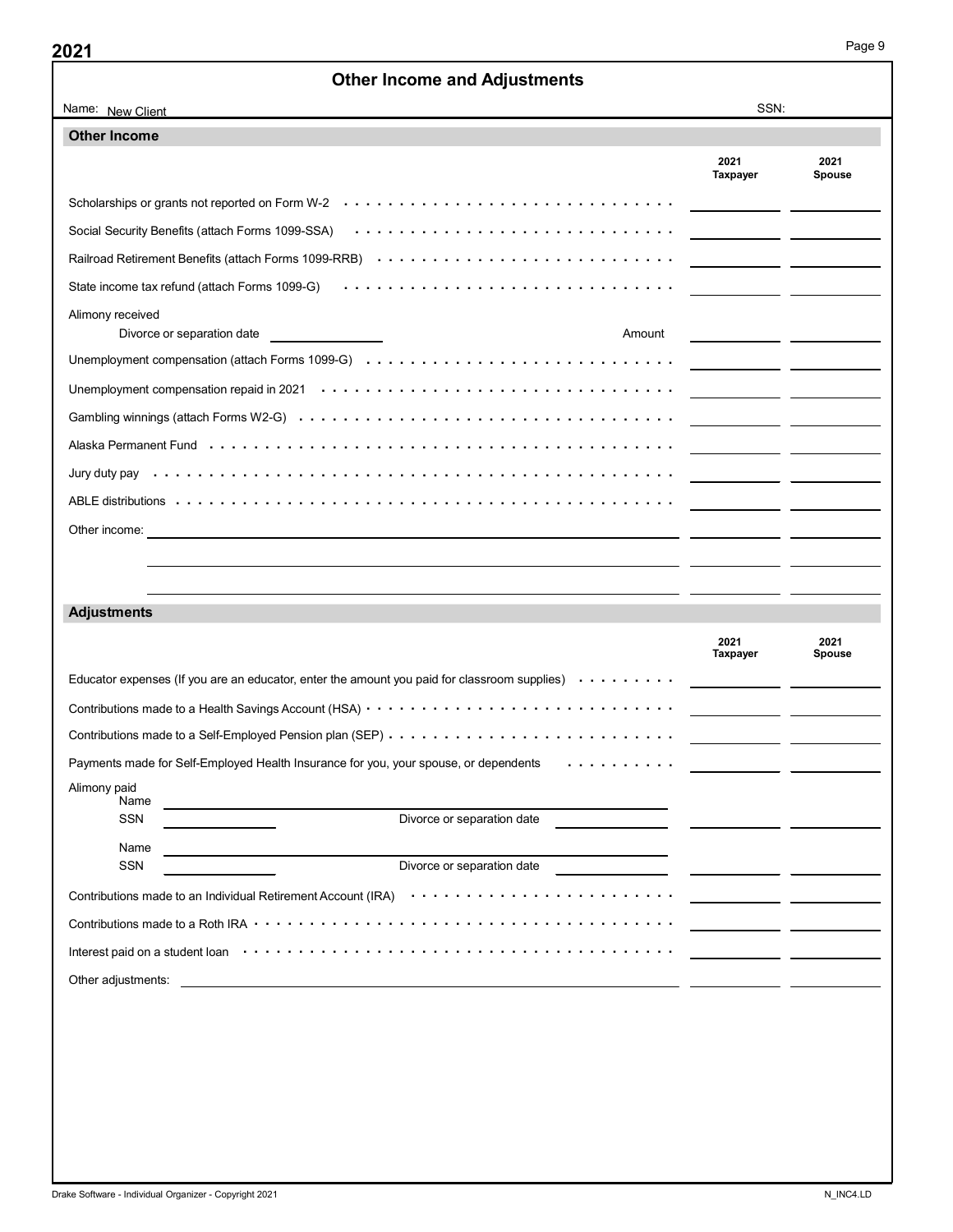| 2021                                                                                                                                                                                                                                                                                                                                                                                                                                                                     |                        | <b>Schedule C - Profit or Loss from Business</b>                                                                         |      |
|--------------------------------------------------------------------------------------------------------------------------------------------------------------------------------------------------------------------------------------------------------------------------------------------------------------------------------------------------------------------------------------------------------------------------------------------------------------------------|------------------------|--------------------------------------------------------------------------------------------------------------------------|------|
| Name: New Client                                                                                                                                                                                                                                                                                                                                                                                                                                                         |                        | SSN:                                                                                                                     |      |
| <b>General Business Information</b>                                                                                                                                                                                                                                                                                                                                                                                                                                      |                        |                                                                                                                          |      |
|                                                                                                                                                                                                                                                                                                                                                                                                                                                                          |                        | Employer ID number                                                                                                       |      |
| Professional product or service                                                                                                                                                                                                                                                                                                                                                                                                                                          |                        | <u> 1989 - Johann Barn, fransk politik amerikansk politik (</u>                                                          |      |
| Business address, city, state, ZIP                                                                                                                                                                                                                                                                                                                                                                                                                                       |                        | <u> 1980 - John Stein, Amerikaansk politiker (* 1950)</u>                                                                |      |
| │ │ Cash<br>$\Box$ Accrual<br>Accounting Method:                                                                                                                                                                                                                                                                                                                                                                                                                         | $\Box$ Other (specify) |                                                                                                                          |      |
| $\Box$ This business started or was acquired during 2021.                                                                                                                                                                                                                                                                                                                                                                                                                |                        | $\Box$ This business was disposed of during 2021.                                                                        |      |
| Select if this business is for:                                                                                                                                                                                                                                                                                                                                                                                                                                          |                        |                                                                                                                          |      |
| Professional gambler<br>Newspaper delivery and you are under 18 years of age                                                                                                                                                                                                                                                                                                                                                                                             |                        | Exempt Notary income<br>$\Box$ A clergy                                                                                  |      |
| Yes<br>No                                                                                                                                                                                                                                                                                                                                                                                                                                                                |                        | Payments of \$600 or more were paid to an individual, who is not your employee, for services provided for this business. |      |
| If "Yes," you filed Forms 1099 for the individuals?<br>You received a Paycheck Protection Program (PPP) loan for this business.<br>If 'Yes," was any portion of the loan forgiven?                                                                                                                                                                                                                                                                                       |                        |                                                                                                                          |      |
| <b>Income</b>                                                                                                                                                                                                                                                                                                                                                                                                                                                            |                        |                                                                                                                          |      |
|                                                                                                                                                                                                                                                                                                                                                                                                                                                                          | 2021                   |                                                                                                                          | 2021 |
| Gross receipts or sales with the context of the sales of the context of the context of the context of the context of the context of the context of the context of the context of the context of the context of the context of                                                                                                                                                                                                                                            |                        | Other income $\cdots$ , $\cdots$ , $\cdots$ , $\cdots$ , $\cdots$ , $\cdots$                                             |      |
|                                                                                                                                                                                                                                                                                                                                                                                                                                                                          |                        |                                                                                                                          |      |
| Returns & allowances $\cdots$ , $\cdots$ , $\cdots$ , $\cdots$ , $\cdots$ , $\cdots$                                                                                                                                                                                                                                                                                                                                                                                     |                        | <u> 1980 - Jan James James James James James James James James James James James James James James James James J</u>     |      |
| <b>Expenses</b>                                                                                                                                                                                                                                                                                                                                                                                                                                                          |                        |                                                                                                                          |      |
|                                                                                                                                                                                                                                                                                                                                                                                                                                                                          | 2021                   |                                                                                                                          | 2021 |
|                                                                                                                                                                                                                                                                                                                                                                                                                                                                          |                        | Repairs & maintenance                                                                                                    |      |
| Car & truck expenses $\cdots$ , $\cdots$ , $\cdots$ , $\cdots$                                                                                                                                                                                                                                                                                                                                                                                                           |                        | Taxes & licenses                                                                                                         |      |
|                                                                                                                                                                                                                                                                                                                                                                                                                                                                          |                        |                                                                                                                          |      |
|                                                                                                                                                                                                                                                                                                                                                                                                                                                                          |                        |                                                                                                                          |      |
| Employee benefit programs                                                                                                                                                                                                                                                                                                                                                                                                                                                |                        |                                                                                                                          |      |
| Insurance (other than health) $\cdots$ , $\cdots$ , $\cdots$                                                                                                                                                                                                                                                                                                                                                                                                             |                        |                                                                                                                          |      |
| $\text{Interest - mortgage} \quad \text{} \quad \text{} \quad \text{} \quad \text{} \quad \text{} \quad \text{} \quad \text{} \quad \text{} \quad \text{} \quad \text{} \quad \text{} \quad \text{} \quad \text{} \quad \text{} \quad \text{} \quad \text{} \quad \text{} \quad \text{} \quad \text{} \quad \text{} \quad \text{} \quad \text{} \quad \text{} \quad \text{} \quad \text{} \quad \text{} \quad \text{} \quad \text{} \quad \text{} \quad \text{} \quad \$ |                        | Family health coverage payments<br>$\mathcal{A}$ is a set of the set of $\mathcal{A}$                                    |      |
| Interest - other $\cdots \cdots \cdots \cdots$                                                                                                                                                                                                                                                                                                                                                                                                                           |                        | for taxpayer, spouse or dependents                                                                                       |      |
| Legal & professional services                                                                                                                                                                                                                                                                                                                                                                                                                                            |                        |                                                                                                                          |      |
|                                                                                                                                                                                                                                                                                                                                                                                                                                                                          |                        |                                                                                                                          |      |
| Pension & profit sharing plans                                                                                                                                                                                                                                                                                                                                                                                                                                           |                        | <u> 1989 - Johann Stein, skrivatsk politik († 1908)</u>                                                                  |      |
| Rent or lease (vehicles,<br>machinery, & equipment)                                                                                                                                                                                                                                                                                                                                                                                                                      |                        | <u> 1999 - Jan James Alexandro III (m. 1918)</u>                                                                         |      |
| Rent (other business property)                                                                                                                                                                                                                                                                                                                                                                                                                                           |                        | <u> 1989 - Johann John Stone, mars et al. (1989)</u>                                                                     |      |
| <b>Cost of Goods Sold</b>                                                                                                                                                                                                                                                                                                                                                                                                                                                |                        |                                                                                                                          |      |
|                                                                                                                                                                                                                                                                                                                                                                                                                                                                          | 2021                   |                                                                                                                          | 2021 |
| Inventory at beginning of year<br>.                                                                                                                                                                                                                                                                                                                                                                                                                                      |                        | Materials & supplies                                                                                                     |      |
| Purchases                                                                                                                                                                                                                                                                                                                                                                                                                                                                |                        | Other costs                                                                                                              |      |
| Cost of personal use items                                                                                                                                                                                                                                                                                                                                                                                                                                               |                        | Inventory at end of year $\cdots$ ,<br>$\Box$ There was a change in inventory method.                                    |      |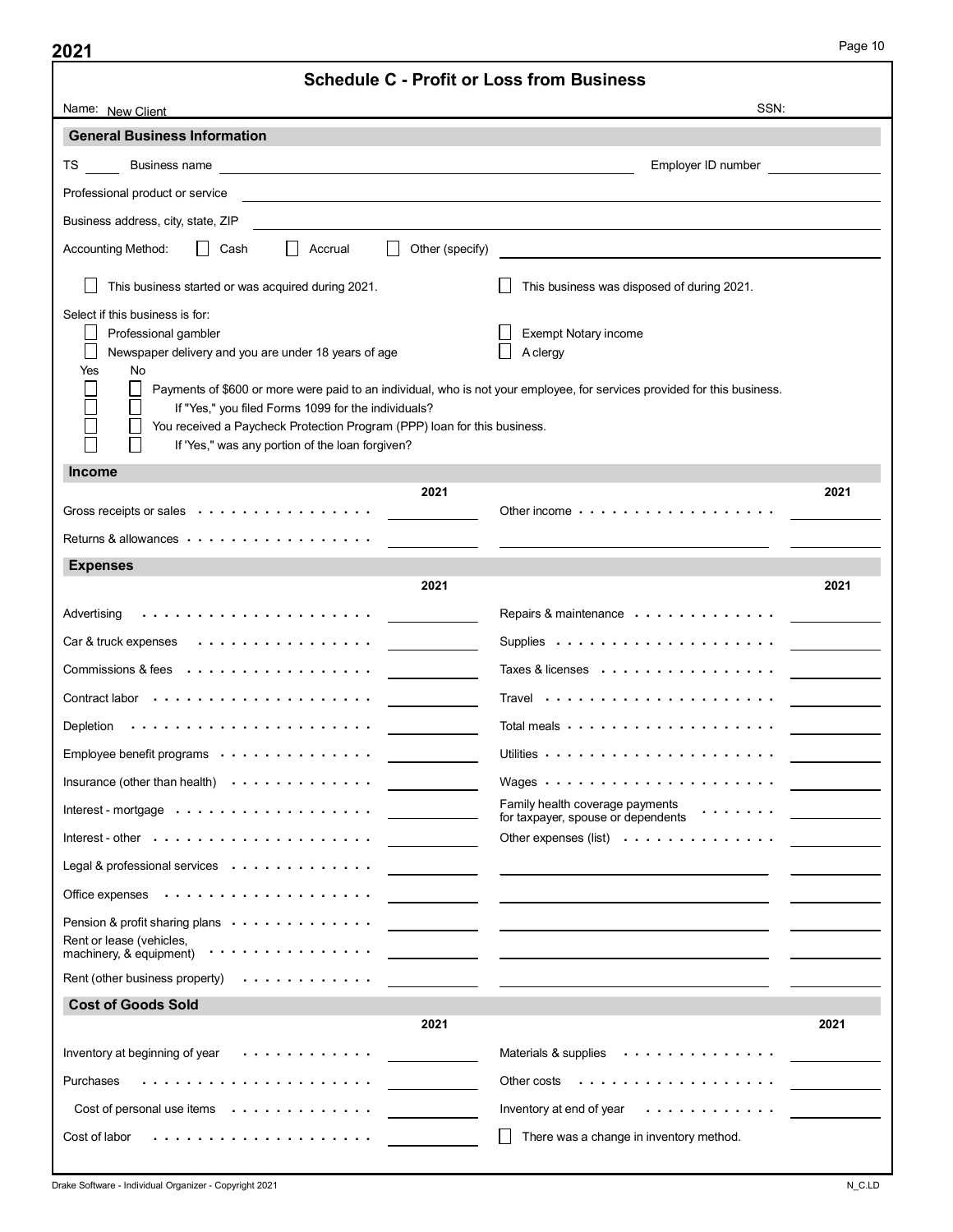| Schedule E - Income or Loss from Rental Real Estate & Royalties<br>Name: New Client                                                                                   |                                                                                                                      |                                                               |                                                                                                                         |
|-----------------------------------------------------------------------------------------------------------------------------------------------------------------------|----------------------------------------------------------------------------------------------------------------------|---------------------------------------------------------------|-------------------------------------------------------------------------------------------------------------------------|
|                                                                                                                                                                       |                                                                                                                      |                                                               | SSN:                                                                                                                    |
| <b>General Property Information</b>                                                                                                                                   |                                                                                                                      |                                                               |                                                                                                                         |
| Property description                                                                                                                                                  |                                                                                                                      |                                                               |                                                                                                                         |
| Address, city, state, ZIP                                                                                                                                             |                                                                                                                      |                                                               |                                                                                                                         |
| Select the property type<br>$\mathsf{L}$<br>Single family residence<br>Vacation / short-term rental<br>$\Box$                                                         |                                                                                                                      | $\mathsf{L}$<br>Land                                          | Self-rental                                                                                                             |
| $\Box$<br>$\Box$<br>Multi-family residence<br>Commercial                                                                                                              |                                                                                                                      | Royalties                                                     | Other                                                                                                                   |
| Number of days property was rented<br>If the rental is a multi-dwelling unit and you occupied part of the unit, enter the percentage you occupied                     |                                                                                                                      | Number of days property was used for personal use             |                                                                                                                         |
| This property was placed in service during 2021.<br>⊔<br>$\Box$<br>This property is your main home or second home.<br>⊔<br>This property was disposed of during 2021. | $\Box$ Yes $\Box$ No                                                                                                 |                                                               | Payments of \$600 or more were paid to an individual who is<br>not your employee for services provided for this rental. |
| $\sqcup$<br>This property was owned as a qualified joint venture.                                                                                                     |                                                                                                                      | $\Box$ Yes $\Box$ No You filed Forms 1099 for the individuals |                                                                                                                         |
| <b>Income</b>                                                                                                                                                         |                                                                                                                      |                                                               | 2021                                                                                                                    |
|                                                                                                                                                                       | 2021                                                                                                                 | Royalties from oil, gas,                                      |                                                                                                                         |
| <b>Expenses</b>                                                                                                                                                       |                                                                                                                      |                                                               | mineral, copyright or patent ________                                                                                   |
|                                                                                                                                                                       | <b>Rental unit</b>                                                                                                   | Rental and homeowner                                          |                                                                                                                         |
|                                                                                                                                                                       | expenses                                                                                                             | expenses                                                      | If this Schedule E is for a                                                                                             |
| Auto & travel                                                                                                                                                         | <u> 1999 - Jan Barbara Barat, prima prima prima prima prima prima prima prima prima prima prima prima prima prim</u> |                                                               | a multi-unit dwelling and you                                                                                           |
| Cleaning & maintenance                                                                                                                                                |                                                                                                                      |                                                               | lived in one unit and rented<br>out the other units, use the                                                            |
|                                                                                                                                                                       |                                                                                                                      |                                                               | "Rental and homeowner<br>expenses" column to show                                                                       |
| Insurance $\cdots$ , $\cdots$ , $\cdots$ , $\cdots$ , $\cdots$ , $\cdots$ , $\cdots$ , $\cdots$                                                                       |                                                                                                                      |                                                               | expenses that apply to the entire                                                                                       |
| Legal & professional fees<br>.                                                                                                                                        |                                                                                                                      |                                                               | property. Use the "Rental unit<br>expenses" column to show                                                              |
| Management fees                                                                                                                                                       |                                                                                                                      |                                                               | expenses that pertain ONLY to                                                                                           |
| Mortgage interest                                                                                                                                                     |                                                                                                                      |                                                               | the rental portion of the property.                                                                                     |
|                                                                                                                                                                       |                                                                                                                      |                                                               | If the Schedule E is not for a                                                                                          |
|                                                                                                                                                                       |                                                                                                                      |                                                               | multi-unit property in which you<br>lived in one unit, complete just                                                    |
|                                                                                                                                                                       |                                                                                                                      |                                                               | the "Rental unit expenses"<br>column.                                                                                   |
|                                                                                                                                                                       |                                                                                                                      |                                                               |                                                                                                                         |
|                                                                                                                                                                       |                                                                                                                      |                                                               |                                                                                                                         |
| Other expenses                                                                                                                                                        |                                                                                                                      |                                                               |                                                                                                                         |
|                                                                                                                                                                       |                                                                                                                      |                                                               |                                                                                                                         |
|                                                                                                                                                                       |                                                                                                                      |                                                               |                                                                                                                         |
|                                                                                                                                                                       |                                                                                                                      |                                                               |                                                                                                                         |
|                                                                                                                                                                       |                                                                                                                      |                                                               |                                                                                                                         |
|                                                                                                                                                                       |                                                                                                                      |                                                               |                                                                                                                         |
|                                                                                                                                                                       |                                                                                                                      |                                                               |                                                                                                                         |
|                                                                                                                                                                       |                                                                                                                      |                                                               |                                                                                                                         |
|                                                                                                                                                                       |                                                                                                                      |                                                               |                                                                                                                         |
|                                                                                                                                                                       |                                                                                                                      |                                                               |                                                                                                                         |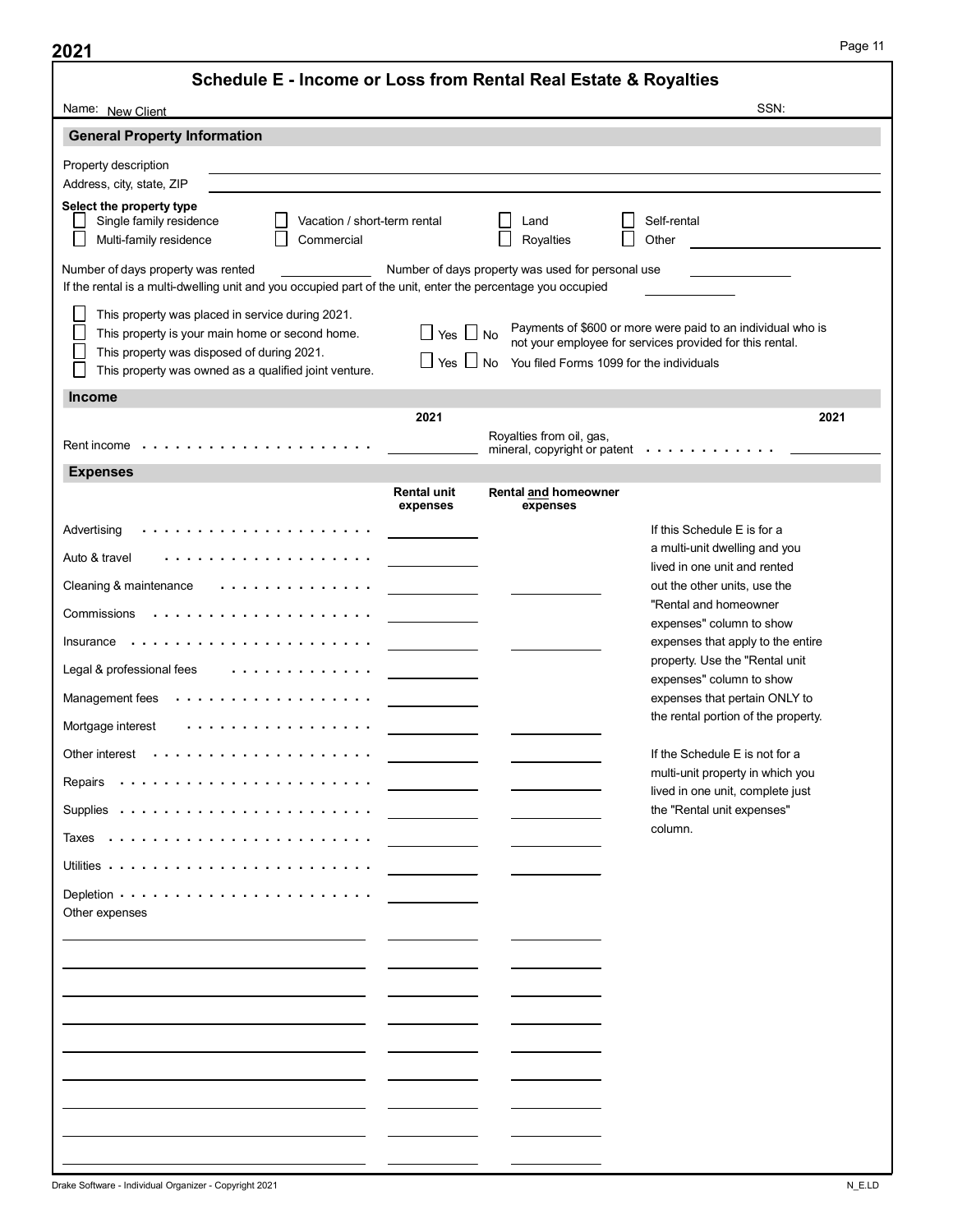| Income or Loss from Partnerships, S Corporations, and Fiduciaries |            |  |
|-------------------------------------------------------------------|------------|--|
| Name: New Client                                                  | SSN:       |  |
| Partnerships, S Corporations, Estates and Trusts                  |            |  |
| Provide all copies of Schedule K-1 and attachments                |            |  |
| <b>Entity Name</b>                                                | <b>EIN</b> |  |
|                                                                   |            |  |
|                                                                   |            |  |
|                                                                   |            |  |
|                                                                   |            |  |
|                                                                   |            |  |
|                                                                   |            |  |
|                                                                   |            |  |
|                                                                   |            |  |
|                                                                   |            |  |
|                                                                   |            |  |
|                                                                   |            |  |
|                                                                   |            |  |
|                                                                   |            |  |
|                                                                   |            |  |
|                                                                   |            |  |
|                                                                   |            |  |
|                                                                   |            |  |
|                                                                   |            |  |
|                                                                   |            |  |
|                                                                   |            |  |
|                                                                   |            |  |
|                                                                   |            |  |
|                                                                   |            |  |
|                                                                   |            |  |
|                                                                   |            |  |
|                                                                   |            |  |
|                                                                   |            |  |
|                                                                   |            |  |
|                                                                   |            |  |
|                                                                   |            |  |
|                                                                   |            |  |
|                                                                   |            |  |
|                                                                   |            |  |
|                                                                   |            |  |
|                                                                   |            |  |
|                                                                   |            |  |
|                                                                   |            |  |
|                                                                   |            |  |
|                                                                   |            |  |
|                                                                   |            |  |
|                                                                   |            |  |
|                                                                   |            |  |
|                                                                   |            |  |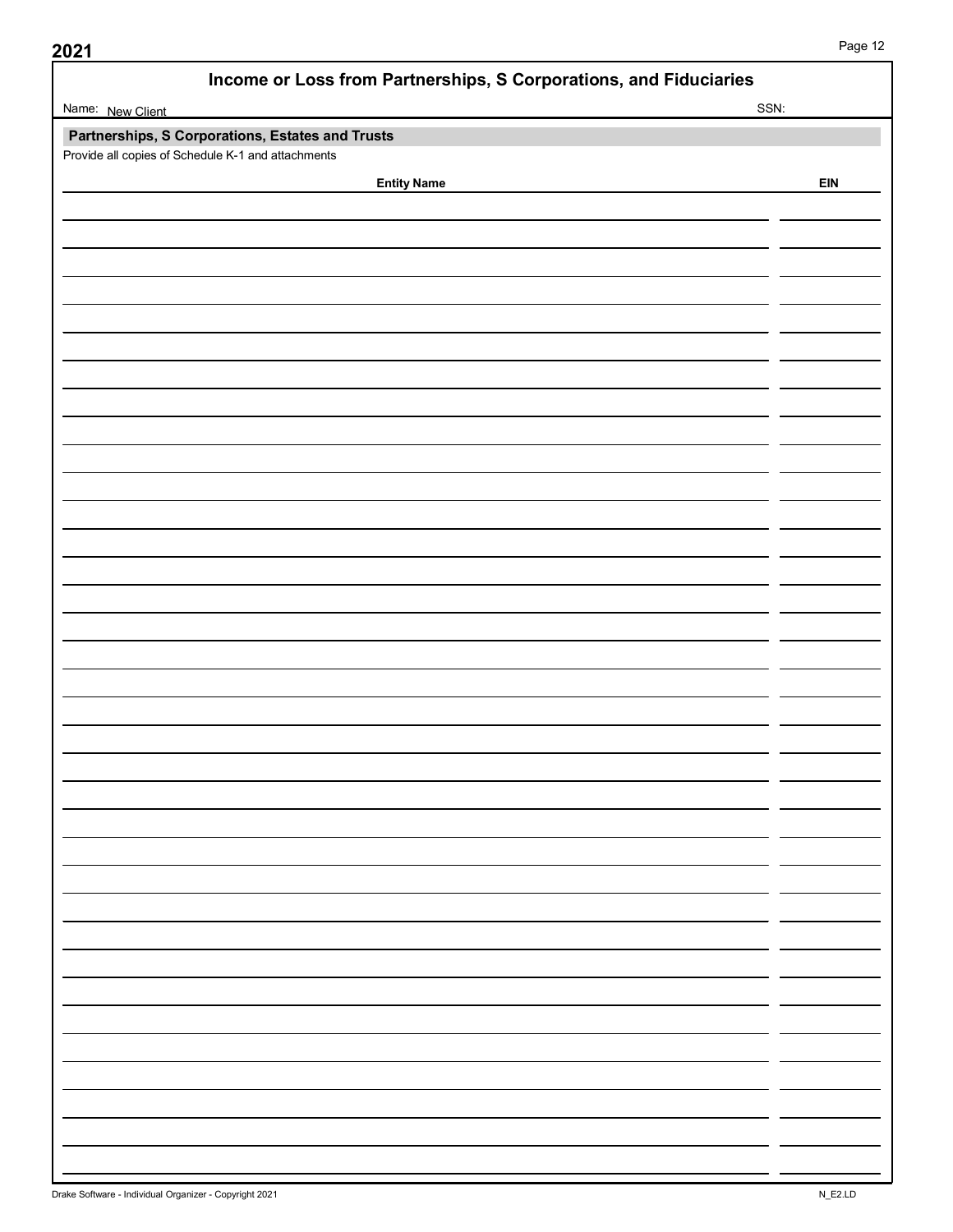|                                                                                                                                                                                                                                                  | <b>Schedule F - Profit or Loss from Farming</b>                                                                                                                                                                               |                                                             |
|--------------------------------------------------------------------------------------------------------------------------------------------------------------------------------------------------------------------------------------------------|-------------------------------------------------------------------------------------------------------------------------------------------------------------------------------------------------------------------------------|-------------------------------------------------------------|
| Name: New Client                                                                                                                                                                                                                                 |                                                                                                                                                                                                                               | SSN:                                                        |
| <b>General Information</b>                                                                                                                                                                                                                       |                                                                                                                                                                                                                               |                                                             |
| Principal product<br>TS and the set                                                                                                                                                                                                              | <u> 1989 - Johann Barbara, martxa alemaniar amerikan personal (h. 1989).</u>                                                                                                                                                  | Employer ID number                                          |
| Accounting method: Cash<br>Accrual                                                                                                                                                                                                               | $\Box$ Other:                                                                                                                                                                                                                 |                                                             |
| This farm was disposed of during 2021.<br>⊔                                                                                                                                                                                                      |                                                                                                                                                                                                                               |                                                             |
| No<br>Yes                                                                                                                                                                                                                                        |                                                                                                                                                                                                                               |                                                             |
| $\Box$<br>$\Box$<br>$\Box$<br>If "Yes," you filed Forms 1099 for the individuals.                                                                                                                                                                | Payments of \$600 or more were paid to an individual who is not your employee for services provided for this farm.                                                                                                            |                                                             |
| П<br>You received a Paycheck Protection Program (PPP) loan for this business.<br>If "Yes", was any portion of the loan forgiven?                                                                                                                 |                                                                                                                                                                                                                               |                                                             |
| <b>Income</b>                                                                                                                                                                                                                                    |                                                                                                                                                                                                                               |                                                             |
|                                                                                                                                                                                                                                                  | 2021                                                                                                                                                                                                                          | 2021                                                        |
| Sale of livestock / other items $\cdots \cdots \cdots$                                                                                                                                                                                           | Custom hire income                                                                                                                                                                                                            |                                                             |
| Cost of items bought for resale                                                                                                                                                                                                                  |                                                                                                                                                                                                                               |                                                             |
| Sale of products you raised                                                                                                                                                                                                                      |                                                                                                                                                                                                                               |                                                             |
|                                                                                                                                                                                                                                                  | You used unit-livestock-price or farm-price inventory method.                                                                                                                                                                 |                                                             |
| Total agricultural payments $\cdots \cdots \cdots \cdots$<br>Commodity Credit Corporation (CCC) loans:                                                                                                                                           |                                                                                                                                                                                                                               |                                                             |
| CCC loans reported                                                                                                                                                                                                                               |                                                                                                                                                                                                                               |                                                             |
| CCC loans forfeited                                                                                                                                                                                                                              | <u> 1989 - Johann Harry Harry Harry Harry Harry Harry Harry Harry Harry Harry Harry Harry Harry Harry Harry Harry</u>                                                                                                         |                                                             |
| Crop insurance proceeds:                                                                                                                                                                                                                         |                                                                                                                                                                                                                               | <u> 1989 - Andrea Barbara, amerikan personal (h. 1989).</u> |
| You elect to defer to 2022                                                                                                                                                                                                                       | <u> 1989 - Johann John Stone, fransk politik (f. 1989)</u>                                                                                                                                                                    |                                                             |
| Amount deferred from 2020 (a) and a series of the contract of the contract of the contract of the contract of the contract of the contract of the contract of the contract of the contract of the contract of the contract of<br><b>Expenses</b> |                                                                                                                                                                                                                               |                                                             |
|                                                                                                                                                                                                                                                  | 2021                                                                                                                                                                                                                          | 2021                                                        |
|                                                                                                                                                                                                                                                  |                                                                                                                                                                                                                               |                                                             |
|                                                                                                                                                                                                                                                  | Repairs & maintenance                                                                                                                                                                                                         |                                                             |
| Conservation expenses                                                                                                                                                                                                                            |                                                                                                                                                                                                                               |                                                             |
| Custom hire (machine work)                                                                                                                                                                                                                       |                                                                                                                                                                                                                               |                                                             |
|                                                                                                                                                                                                                                                  | Supplies purchased <u>.</u>                                                                                                                                                                                                   |                                                             |
|                                                                                                                                                                                                                                                  |                                                                                                                                                                                                                               |                                                             |
| Fertilizers & lime $\cdots \cdots \cdots \cdots \cdots$                                                                                                                                                                                          |                                                                                                                                                                                                                               |                                                             |
|                                                                                                                                                                                                                                                  |                                                                                                                                                                                                                               |                                                             |
|                                                                                                                                                                                                                                                  | Family health coverage payments                                                                                                                                                                                               |                                                             |
|                                                                                                                                                                                                                                                  | Other expenses recommended to the control of the control of the control of the control of the control of the control of the control of the control of the control of the control of the control of the control of the control |                                                             |
|                                                                                                                                                                                                                                                  |                                                                                                                                                                                                                               |                                                             |
|                                                                                                                                                                                                                                                  | <u> 1989 - Johann John Stone, mars et al. (1989)</u>                                                                                                                                                                          |                                                             |
|                                                                                                                                                                                                                                                  |                                                                                                                                                                                                                               |                                                             |
| W-2 wages paid in the contract of the contract of the contract of the contract of the contract of the contract of the contract of the contract of the contract of the contract of the contract of the contract of the contract                   |                                                                                                                                                                                                                               |                                                             |
| Pension & profit-sharing plans                                                                                                                                                                                                                   |                                                                                                                                                                                                                               |                                                             |
| Rent - vehicles, machinery, & equipment                                                                                                                                                                                                          |                                                                                                                                                                                                                               |                                                             |
|                                                                                                                                                                                                                                                  |                                                                                                                                                                                                                               |                                                             |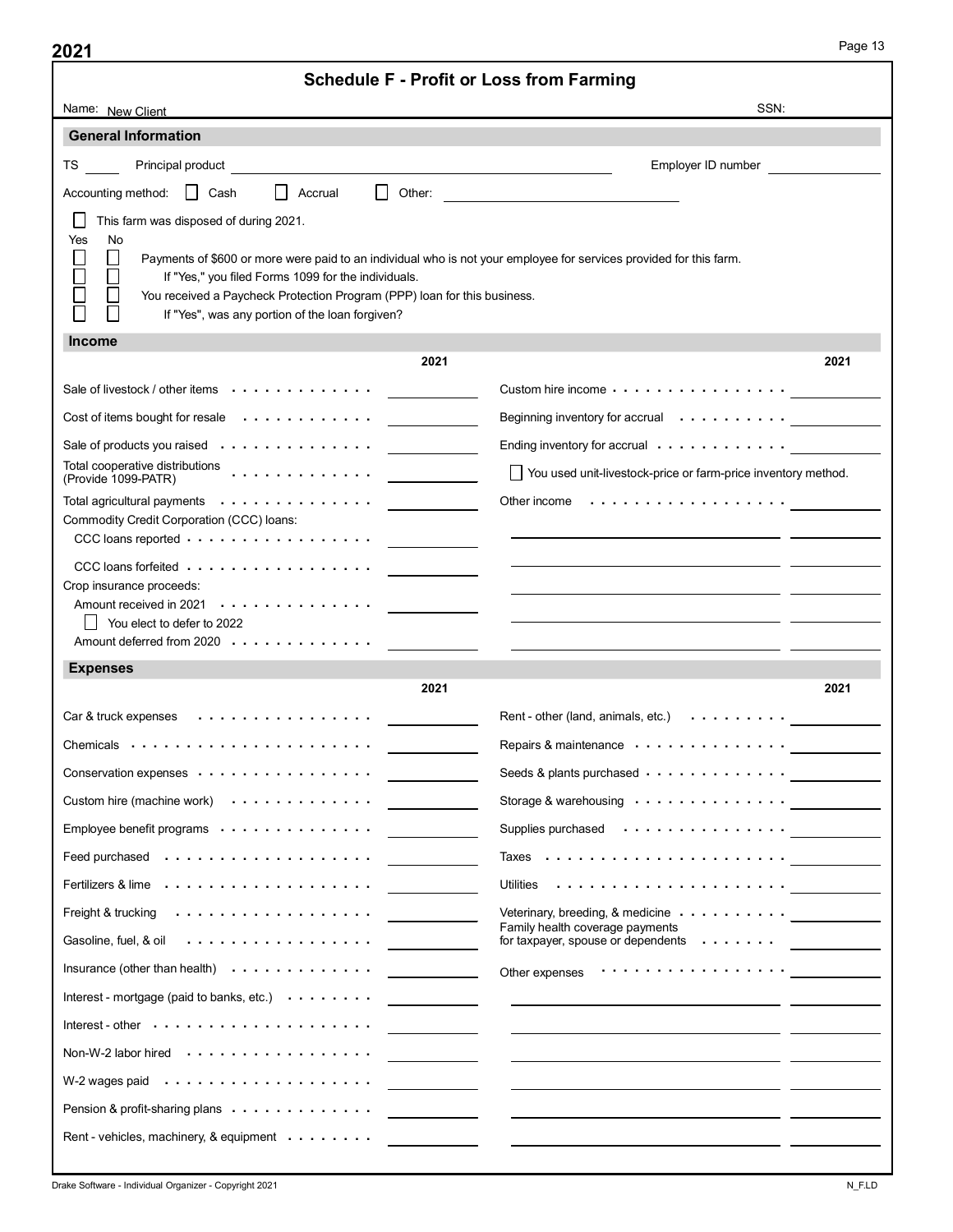|                                                                                                                                                                                                                                |      | Form 4835 - Farm Rental Income and Expenses                                                                          |      |
|--------------------------------------------------------------------------------------------------------------------------------------------------------------------------------------------------------------------------------|------|----------------------------------------------------------------------------------------------------------------------|------|
| Name: New Client                                                                                                                                                                                                               |      | SSN:                                                                                                                 |      |
| <b>General Information</b>                                                                                                                                                                                                     |      |                                                                                                                      |      |
| Description                                                                                                                                                                                                                    |      | Employer ID Number                                                                                                   |      |
| This farm was disposed of during 2021<br>$\Box$                                                                                                                                                                                |      |                                                                                                                      |      |
| <b>Income</b>                                                                                                                                                                                                                  |      |                                                                                                                      |      |
| Income from production of livestock,                                                                                                                                                                                           | 2021 |                                                                                                                      | 2021 |
| grains, & other crops                                                                                                                                                                                                          |      | Crop insurance proceeds:                                                                                             |      |
| Total cooperative distributions                                                                                                                                                                                                |      | Amount received in 2021                                                                                              |      |
| Total agricultural payments                                                                                                                                                                                                    |      | You elect to defer to 2022                                                                                           |      |
| Commodity Credit Corporation (CCC) loans:                                                                                                                                                                                      |      | Amount deferred from 2020                                                                                            |      |
| CCC loans reported                                                                                                                                                                                                             |      |                                                                                                                      |      |
| CCC loans forfeited                                                                                                                                                                                                            |      |                                                                                                                      |      |
| <b>Expenses</b>                                                                                                                                                                                                                |      |                                                                                                                      |      |
|                                                                                                                                                                                                                                | 2021 |                                                                                                                      | 2021 |
|                                                                                                                                                                                                                                |      |                                                                                                                      |      |
|                                                                                                                                                                                                                                |      |                                                                                                                      |      |
|                                                                                                                                                                                                                                |      |                                                                                                                      |      |
|                                                                                                                                                                                                                                |      |                                                                                                                      |      |
|                                                                                                                                                                                                                                |      |                                                                                                                      |      |
| Feed purchased www.watcher.com/watchers/community/deterinary, breeding, & medicine www.watchers.com/                                                                                                                           |      |                                                                                                                      |      |
| Fertilizers & lime expenses of the contract of the contract of the contract of the contract of the contract of the contract of the contract of the contract of the contract of the contract of the contract of the contract of |      |                                                                                                                      |      |
| Freight & trucking with the control of the control of the control of the control of the control of the control of the control of the control of the control of the control of the control of the control of the control of the |      |                                                                                                                      |      |
|                                                                                                                                                                                                                                |      |                                                                                                                      |      |
|                                                                                                                                                                                                                                |      | <u> 1990 - Jan James Alexandro III (m. 1950)</u>                                                                     |      |
| Interest - mortgage (paid to banks, etc.)                                                                                                                                                                                      |      |                                                                                                                      |      |
|                                                                                                                                                                                                                                |      | <u> 1980 - Johann John Stone, mars and de la population de la population de la population de la population de la</u> |      |
| Labor hired (less jobs credit)                                                                                                                                                                                                 |      |                                                                                                                      |      |
| Pension & profit-sharing plans                                                                                                                                                                                                 |      | <u> 1988 - Andrea Britain, amerikan bizi da bizi da bizi da bizi da bizi da bizi da bizi da bizi da bizi da bizi</u> |      |
|                                                                                                                                                                                                                                |      |                                                                                                                      |      |
| Rent - vehicles, machinery & equip                                                                                                                                                                                             |      |                                                                                                                      |      |
| Rent - other (land, animals, etc.)                                                                                                                                                                                             |      |                                                                                                                      |      |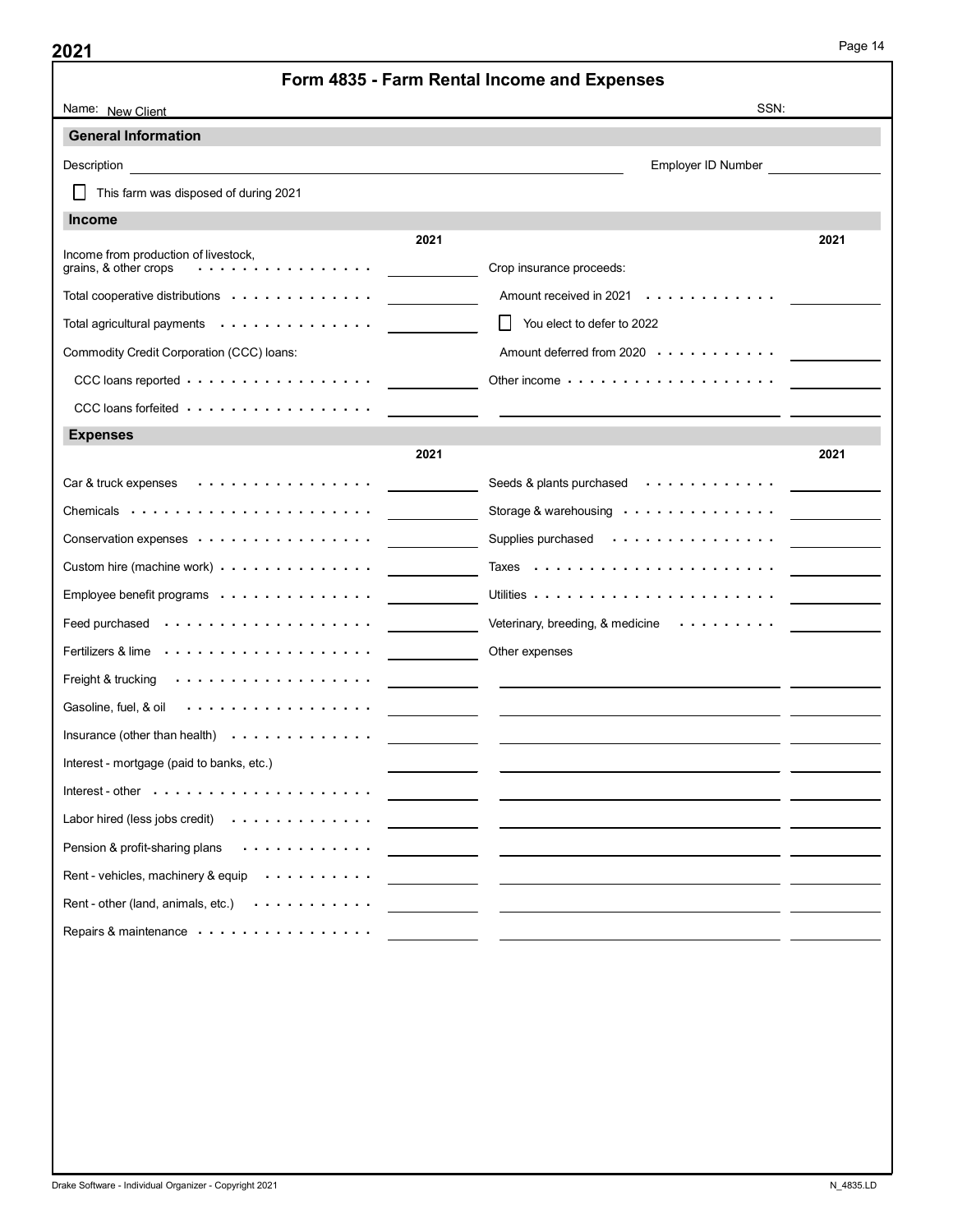|                                                                                                                                                                                                                                | <b>Expenses Related to Business</b>                                                                                   |  |
|--------------------------------------------------------------------------------------------------------------------------------------------------------------------------------------------------------------------------------|-----------------------------------------------------------------------------------------------------------------------|--|
| Name: New Client                                                                                                                                                                                                               | SSN:                                                                                                                  |  |
| <b>Auto Expense</b>                                                                                                                                                                                                            |                                                                                                                       |  |
|                                                                                                                                                                                                                                |                                                                                                                       |  |
|                                                                                                                                                                                                                                | Date vehicle was placed in service                                                                                    |  |
| Yes<br>No<br>$\Box$                                                                                                                                                                                                            | Yes<br>No<br>П<br>$\perp$                                                                                             |  |
| Was this vehicle available for use during off-duty hours?<br>Was another vehicle is available for personal use?                                                                                                                | Do you have evidence to support your deduction?<br>If "Yes," is the evidence written?                                 |  |
| <b>Mileage</b>                                                                                                                                                                                                                 |                                                                                                                       |  |
| Number of miles the vehicle was driven during 2021                                                                                                                                                                             |                                                                                                                       |  |
|                                                                                                                                                                                                                                |                                                                                                                       |  |
|                                                                                                                                                                                                                                |                                                                                                                       |  |
|                                                                                                                                                                                                                                |                                                                                                                       |  |
| <b>Expenses</b>                                                                                                                                                                                                                |                                                                                                                       |  |
|                                                                                                                                                                                                                                |                                                                                                                       |  |
|                                                                                                                                                                                                                                | Tires $\ldots \ldots \ldots \ldots \ldots \ldots \ldots \ldots \ldots$                                                |  |
| Insurance $\ldots \ldots \ldots \ldots \ldots \ldots$                                                                                                                                                                          |                                                                                                                       |  |
| Licenses $\ldots \ldots \ldots \ldots \ldots \ldots \ldots$                                                                                                                                                                    |                                                                                                                       |  |
|                                                                                                                                                                                                                                | Other expenses                                                                                                        |  |
| Parking fees $\cdots \cdots \cdots \cdots \cdots \cdots$                                                                                                                                                                       |                                                                                                                       |  |
|                                                                                                                                                                                                                                |                                                                                                                       |  |
|                                                                                                                                                                                                                                |                                                                                                                       |  |
|                                                                                                                                                                                                                                |                                                                                                                       |  |
| <b>Business Use of Home</b>                                                                                                                                                                                                    |                                                                                                                       |  |
| Name of business home is used for<br>                                                                                                                                                                                          | <u> 1989 - Johann Stoff, deutscher Stoff, der Stoff, der Stoff, der Stoff, der Stoff, der Stoff, der Stoff, der S</u> |  |
| What is the total square footage of your home that was used regularly and exclusively for business?                                                                                                                            |                                                                                                                       |  |
| What is the total square footage of your home?                                                                                                                                                                                 |                                                                                                                       |  |
| For daycare facilities not used exclusively for business, complete the following questions                                                                                                                                     |                                                                                                                       |  |
| How many days during the year was the area used?<br>How many hours per day was the area used?<br>the control of the control of                                                                                                 |                                                                                                                       |  |
| $\Box$ The daycare facility was in operation for the entire year                                                                                                                                                               |                                                                                                                       |  |
| <b>Office expenses</b><br><b>Expenses</b>                                                                                                                                                                                      | <b>Home expenses</b>                                                                                                  |  |
| Mortgage interest \\control \\control \\control \\control \\control \\control \\control \\control \\control \\control \\control \\control \\control \\control \\control \\control \\control \\control \\control \\control \\co | In the "Office expenses" column,                                                                                      |  |
| Real estate taxes with the control of the control of the control of the control of the control of the control of the control of the control of the control of the control of the control of the control of the control of the  | enter those expenses that                                                                                             |  |
|                                                                                                                                                                                                                                | pertain exclusively to your office;<br>in the "Home expenses" column,                                                 |  |
| Excess real estate taxes in the content of the content of the content of the content of the content of the content of the content of the content of the content of the content of the content of the content of the content of | enter those expenses that                                                                                             |  |
|                                                                                                                                                                                                                                | pertain to the entire dwelling.                                                                                       |  |
|                                                                                                                                                                                                                                |                                                                                                                       |  |
|                                                                                                                                                                                                                                |                                                                                                                       |  |
|                                                                                                                                                                                                                                |                                                                                                                       |  |
|                                                                                                                                                                                                                                |                                                                                                                       |  |
| Other expenses                                                                                                                                                                                                                 |                                                                                                                       |  |
|                                                                                                                                                                                                                                |                                                                                                                       |  |
|                                                                                                                                                                                                                                |                                                                                                                       |  |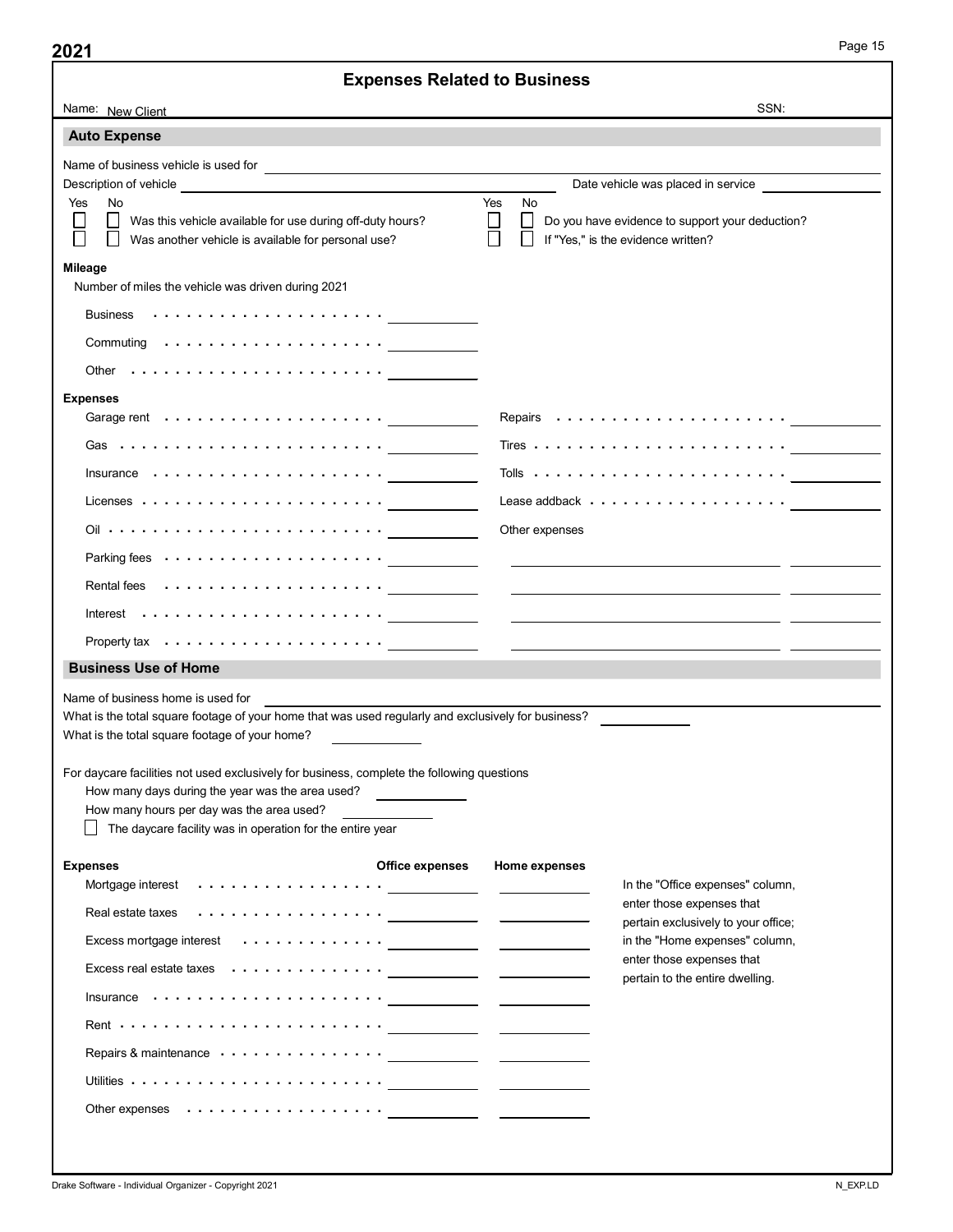|                                                                                                           | <b>Schedule A - Itemized Deductions</b>                                                                                                                                               |
|-----------------------------------------------------------------------------------------------------------|---------------------------------------------------------------------------------------------------------------------------------------------------------------------------------------|
| Name: New Client                                                                                          | SSN:                                                                                                                                                                                  |
| <b>Medical and Dental Expenses</b>                                                                        | <b>Charitable Contributions</b>                                                                                                                                                       |
| Health insurance premiums (paid by you) $\cdots \cdots$                                                   | Donations to charity<br>Cash<br><b>Noncash</b><br>Amount<br>Church $\Box$                                                                                                             |
|                                                                                                           | $\Box$<br>Boy or Girl Scouts<br>a ka                                                                                                                                                  |
|                                                                                                           |                                                                                                                                                                                       |
| Long-term care premiums (dependents) $\cdots$                                                             | $\Box$<br>Goodwill<br>- 11                                                                                                                                                            |
| Mileage driven for medical purposes                                                                       | $\Box$<br>Red Cross $\ldots$                                                                                                                                                          |
| Medical & dental expenses                                                                                 | $\Box$<br><u> 1980 - Jan Jawa</u><br>Salvation Army $\cdots \cdots$                                                                                                                   |
| Doctor, dental, etc                                                                                       | $\Box$<br>United Way<br>$\label{eq:2} \begin{array}{l} \mathcal{L}_{\text{max}}(\mathcal{L}_{\text{max}}) = \mathcal{L}_{\text{max}}(\mathcal{L}_{\text{max}}) \end{array}$<br>$\Box$ |
| Prescription medicines                                                                                    | $\Box$<br>Veterans<br>$\perp$                                                                                                                                                         |
| $Insulin \rightarrow \cdots \rightarrow \cdots \rightarrow \cdots$                                        | П<br>Hospital<br>- 11                                                                                                                                                                 |
| Glasses & contacts                                                                                        | University                                                                                                                                                                            |
|                                                                                                           | Other<br>$\Box$                                                                                                                                                                       |
|                                                                                                           | Miles driven for charitable purposes                                                                                                                                                  |
| Medical equipment & supplies                                                                              | <b>Other Miscellaneous Deductions</b>                                                                                                                                                 |
|                                                                                                           |                                                                                                                                                                                       |
| Laboratory services                                                                                       |                                                                                                                                                                                       |
|                                                                                                           |                                                                                                                                                                                       |
|                                                                                                           | Impairment-related work expenses <u>____________</u>                                                                                                                                  |
|                                                                                                           | Claim repayments                                                                                                                                                                      |
| <b>Taxes Paid</b>                                                                                         | Unrecovered pension investments                                                                                                                                                       |
| State and local income taxes                                                                              | Loss from other activities from Schedule K-1 $\dots$                                                                                                                                  |
| General sales tax (vehicle, boat, home, etc.) $\cdots$                                                    |                                                                                                                                                                                       |
|                                                                                                           | Ordinary loss debt instrument                                                                                                                                                         |
| Personal property taxes                                                                                   | Excess deduction on termination                                                                                                                                                       |
| Other taxes (list)                                                                                        | Job Expenses & Certain Miscellaneous Deductions<br>Necessary job expenses you paid that were not reimbursed by your                                                                   |
|                                                                                                           | employer                                                                                                                                                                              |
|                                                                                                           | Safety equipment, tools, & supplies                                                                                                                                                   |
| <b>Interest Paid</b>                                                                                      |                                                                                                                                                                                       |
| Home mortgage interest paid (attach Form 1098)                                                            | Protective clothing (shoes, hardhats, glasses, etc.)                                                                                                                                  |
| Some of your home mortgage loan was not                                                                   | Dues to professional organizations                                                                                                                                                    |
| used to buy, build, or improve your home.<br>Home mortgage interest paid to an individual $\cdots \cdots$ | Books & subscriptions                                                                                                                                                                 |
| Paid to:                                                                                                  |                                                                                                                                                                                       |
| Name                                                                                                      |                                                                                                                                                                                       |
| Address<br>the control of the control of the control of the control of the control of                     | Tax preparation fees $\cdots \cdots \cdots \cdots$                                                                                                                                    |
| City, State, ZIP                                                                                          | Other nonpersonal expenses related to taxable income                                                                                                                                  |
| SSN or EIN                                                                                                |                                                                                                                                                                                       |
| Home mortgage insurance premiums<br>.                                                                     | Safe deposit box fees                                                                                                                                                                 |
|                                                                                                           | Investment expenses not entered elsewhere                                                                                                                                             |
|                                                                                                           | Other                                                                                                                                                                                 |
|                                                                                                           | Home equity interest voltage vertex of the contract of the equity interest.                                                                                                           |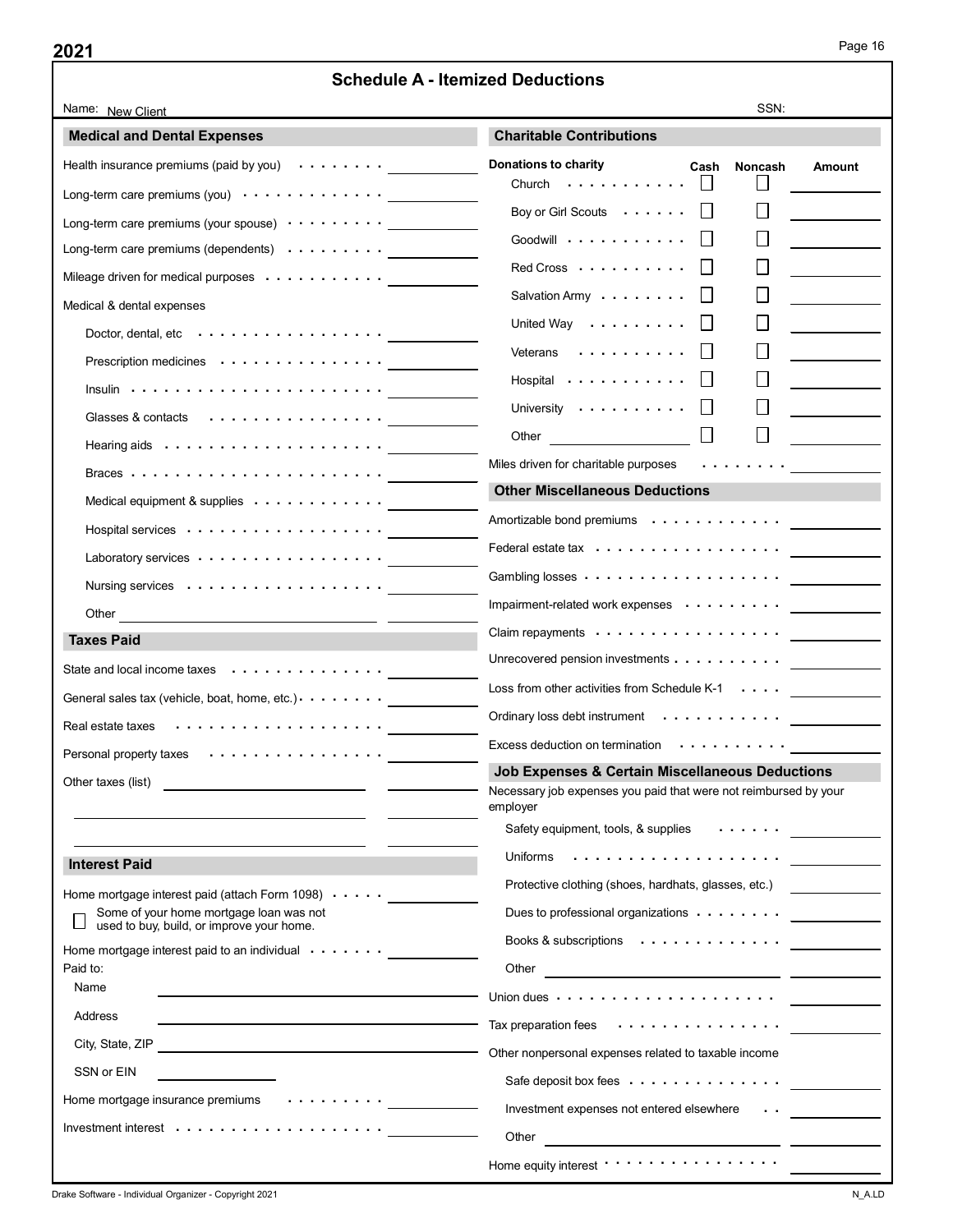|                                                                                                                                                                                                                                | <b>Other Information</b>                      |                                |                                                                  |
|--------------------------------------------------------------------------------------------------------------------------------------------------------------------------------------------------------------------------------|-----------------------------------------------|--------------------------------|------------------------------------------------------------------|
| Name: New Client                                                                                                                                                                                                               |                                               |                                | SSN:                                                             |
| <b>Mortgage Interest</b>                                                                                                                                                                                                       |                                               |                                |                                                                  |
| Provide all copies of Form 1098                                                                                                                                                                                                |                                               |                                |                                                                  |
| Lender's name                                                                                                                                                                                                                  | Mortgage<br>interest                          | Mortgage<br>insurance          | Real estate                                                      |
|                                                                                                                                                                                                                                | received                                      | premiums                       | taxes paid                                                       |
|                                                                                                                                                                                                                                |                                               |                                |                                                                  |
|                                                                                                                                                                                                                                |                                               |                                |                                                                  |
|                                                                                                                                                                                                                                |                                               |                                |                                                                  |
|                                                                                                                                                                                                                                |                                               |                                |                                                                  |
|                                                                                                                                                                                                                                |                                               |                                |                                                                  |
| <b>Employee Business Expenses</b>                                                                                                                                                                                              |                                               |                                |                                                                  |
| ∐<br>You are a qualified performing artist                                                                                                                                                                                     | $\Box$                                        | You are a member of the clergy |                                                                  |
| $\Box$<br>You are a fee-based state or local government official                                                                                                                                                               | $\Box$                                        |                                | You used your personal vehicle for your job during 2021          |
| $\Box$<br>You are a disabled employee with impairment-related work expenses<br>П<br>You are a reservist                                                                                                                        |                                               |                                |                                                                  |
|                                                                                                                                                                                                                                | <b>NOT reimbursed</b><br>by your employer     |                                | Reimbursed by your employer<br>not included in box 1 of your W-2 |
|                                                                                                                                                                                                                                |                                               |                                |                                                                  |
|                                                                                                                                                                                                                                |                                               |                                |                                                                  |
| Overnight business travel expenses<br>(Do not include meals & entertainment) $\cdots \cdots \cdots \cdots$                                                                                                                     |                                               |                                |                                                                  |
|                                                                                                                                                                                                                                |                                               |                                |                                                                  |
|                                                                                                                                                                                                                                |                                               |                                |                                                                  |
| <u> 1989 - Johann Stoff, deutscher Stoff, der Stoff, der Stoff, der Stoff, der Stoff, der Stoff, der Stoff, der S</u><br><u> 1989 - Andrea Andrew Maria (h. 1989).</u>                                                         |                                               |                                |                                                                  |
|                                                                                                                                                                                                                                |                                               |                                |                                                                  |
| <b>Casualties and Thefts</b>                                                                                                                                                                                                   |                                               |                                |                                                                  |
| FEMA code __________________                                                                                                                                                                                                   | FEMA code __________________                  |                                |                                                                  |
|                                                                                                                                                                                                                                |                                               |                                |                                                                  |
|                                                                                                                                                                                                                                | Property location                             |                                |                                                                  |
|                                                                                                                                                                                                                                |                                               |                                | <u> 1989 - Johann Stoff, Amerikaansk politiker (* 1908)</u>      |
| <u> 1989 - Johann Barn, mars ann an t-Amhain Aonaich an t-Aonaich an t-Aonaich ann an t-Aonaich ann an t-Aonaich</u>                                                                                                           |                                               |                                |                                                                  |
| Property location                                                                                                                                                                                                              |                                               |                                |                                                                  |
|                                                                                                                                                                                                                                | Date property was acquired __________________ |                                |                                                                  |
| Date property was damaged or stolen                                                                                                                                                                                            |                                               |                                | Date property was damaged or stolen                              |
|                                                                                                                                                                                                                                |                                               |                                |                                                                  |
| Fair market value before incident [1994] [1994] [1994] [1994] [1994] [1994] [1994] [1994] [1994] [1994] [1994] [1994] [1994] [1994] [1994] [1994] [1994] [1994] [1994] [1994] [1994] [1994] [1994] [1994] [1994] [1994] [1994] |                                               |                                |                                                                  |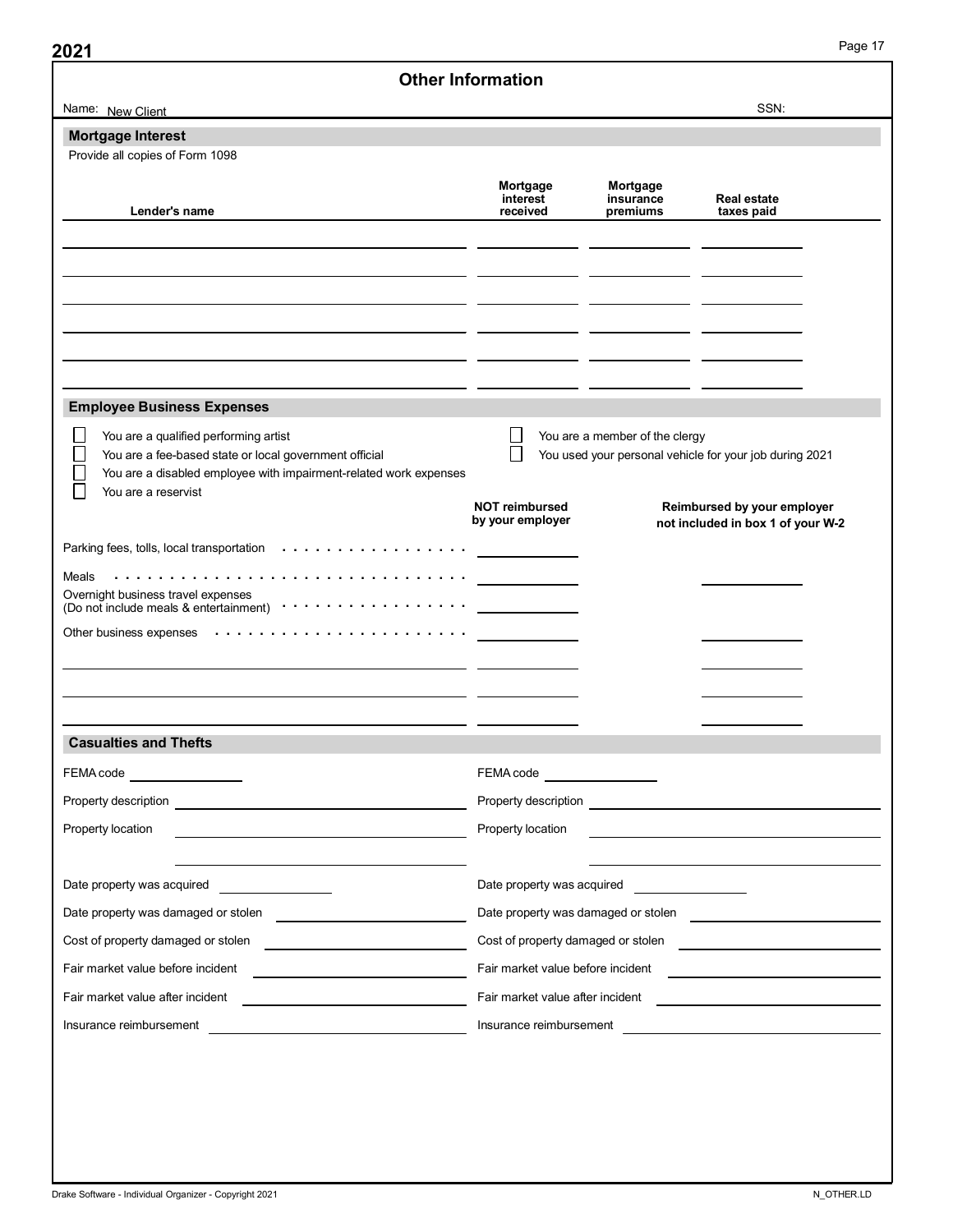|                                                                                                                                                                                                                               |        | <b>Other Information</b>                                                                                                                                                                                                      | Page 18                                                                                                             |
|-------------------------------------------------------------------------------------------------------------------------------------------------------------------------------------------------------------------------------|--------|-------------------------------------------------------------------------------------------------------------------------------------------------------------------------------------------------------------------------------|---------------------------------------------------------------------------------------------------------------------|
| Name: New Client                                                                                                                                                                                                              |        |                                                                                                                                                                                                                               | SSN:                                                                                                                |
| <b>Education Expenses</b><br>Provide all copies of Form 1098-T                                                                                                                                                                |        |                                                                                                                                                                                                                               |                                                                                                                     |
| Student name                                                                                                                                                                                                                  |        | Student name                                                                                                                                                                                                                  |                                                                                                                     |
| Type of expense                                                                                                                                                                                                               | Amount | Type of expense                                                                                                                                                                                                               | Amount                                                                                                              |
|                                                                                                                                                                                                                               |        |                                                                                                                                                                                                                               |                                                                                                                     |
|                                                                                                                                                                                                                               |        |                                                                                                                                                                                                                               |                                                                                                                     |
|                                                                                                                                                                                                                               |        |                                                                                                                                                                                                                               |                                                                                                                     |
|                                                                                                                                                                                                                               |        |                                                                                                                                                                                                                               |                                                                                                                     |
|                                                                                                                                                                                                                               |        |                                                                                                                                                                                                                               |                                                                                                                     |
|                                                                                                                                                                                                                               |        |                                                                                                                                                                                                                               |                                                                                                                     |
| Student name                                                                                                                                                                                                                  |        | Student name                                                                                                                                                                                                                  |                                                                                                                     |
| Type of expense                                                                                                                                                                                                               | Amount | Type of expense                                                                                                                                                                                                               | Amount                                                                                                              |
|                                                                                                                                                                                                                               |        |                                                                                                                                                                                                                               |                                                                                                                     |
|                                                                                                                                                                                                                               |        | <u> 1989 - Jan Barbara Barbara, política establecera en la provincia de la provincia de la provincia de la provin</u>                                                                                                         |                                                                                                                     |
|                                                                                                                                                                                                                               |        |                                                                                                                                                                                                                               | <u> 1980 - Andrea State Barbara, poeta esta</u>                                                                     |
|                                                                                                                                                                                                                               |        |                                                                                                                                                                                                                               |                                                                                                                     |
|                                                                                                                                                                                                                               |        | <u> 1980 - Jan Barnett, fransk politik (d. 1980)</u>                                                                                                                                                                          |                                                                                                                     |
|                                                                                                                                                                                                                               |        |                                                                                                                                                                                                                               |                                                                                                                     |
| Student name<br><u> 1989 - Johann Barn, mars eta bainar eta bainar eta baina eta baina eta baina eta baina eta baina eta baina e</u>                                                                                          |        | Student name                                                                                                                                                                                                                  | <u> 1989 - Johann Barn, mars eta bainar eta baina eta baina eta baina eta baina eta baina eta baina eta baina e</u> |
| Type of expense                                                                                                                                                                                                               | Amount | Type of expense                                                                                                                                                                                                               | Amount                                                                                                              |
|                                                                                                                                                                                                                               |        |                                                                                                                                                                                                                               |                                                                                                                     |
|                                                                                                                                                                                                                               |        |                                                                                                                                                                                                                               |                                                                                                                     |
|                                                                                                                                                                                                                               |        | <u> 1980 - Jan Barbara Barbara, prima popular popular popular popular popular popular popular popular popular po</u>                                                                                                          |                                                                                                                     |
|                                                                                                                                                                                                                               |        |                                                                                                                                                                                                                               |                                                                                                                     |
| <b>Job-related Moving Expenses</b>                                                                                                                                                                                            |        |                                                                                                                                                                                                                               |                                                                                                                     |
| Select this box and complete the fields below if you are a member of the Armed Forces on active duty, and moved due to a military order for a permanent change of station.<br>$\Box$                                          |        |                                                                                                                                                                                                                               |                                                                                                                     |
|                                                                                                                                                                                                                               |        |                                                                                                                                                                                                                               | 2021                                                                                                                |
|                                                                                                                                                                                                                               |        |                                                                                                                                                                                                                               |                                                                                                                     |
| Expenses to transport and store household goods and personal effects entitled to contain the state of the container that state the container the container that state the container the container the container the container |        |                                                                                                                                                                                                                               |                                                                                                                     |
|                                                                                                                                                                                                                               |        | Travel and lodging expenses while traveling to your new home with the content of the content of the system of the system of the system of the system of the system of the system of the system of the system of the system of |                                                                                                                     |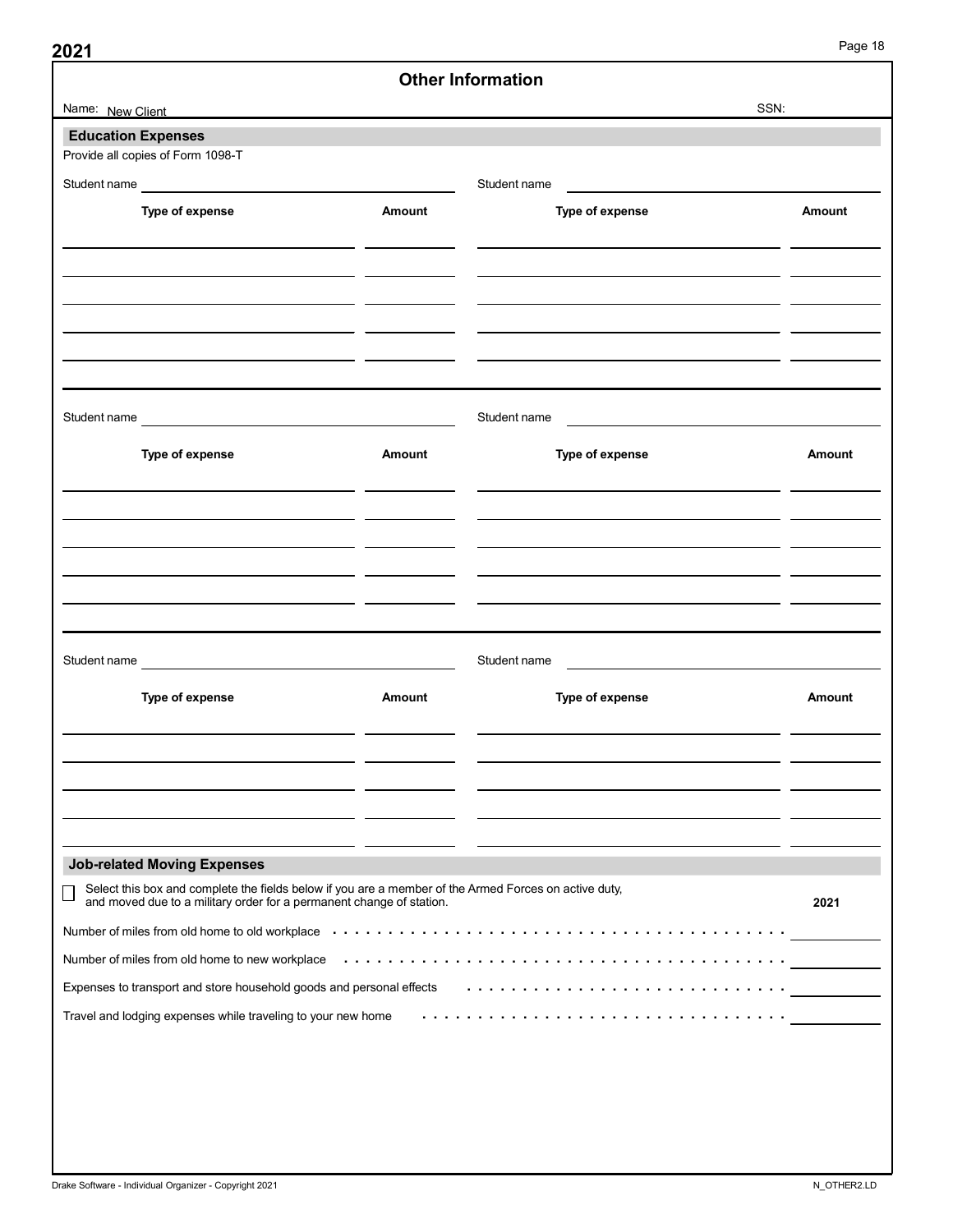#### Personal Information 2021 Tax Organizer

| <b>Personal Information</b><br><b>Personal Information</b><br>Has<br><b>SSN</b><br>Name<br><b>IP PIN</b><br>Taxpayer<br>New Client<br>Spouse<br>Name of person to whom all information should be addressed, if not the taxpayer<br>Street address, city, state, and ZIP<br>Occupation<br>Daytime phone<br><b>Evening phone</b><br>Cell phone<br>Taxpayer<br>Spouse<br><b>Taxpayer email</b><br>Spouse email<br>Filing status at the end of 2021<br>$\Box$ Married<br>$\Box$ Single<br>Widowed - If widowed and your spouse died in 2021, enter the date of death<br>Married filing separately - If married but filing separately, did you live apart from your spouse for the last six months of 2021?<br>No<br>Yes<br>П<br>Are you or your spouse blind?<br>$\Box$<br>Are you or your spouse disabled?<br>П<br>Are you or your spouse a full-time student?<br>Do you or your spouse want to designate \$3 to go to the Presidential Election Campaign Fund?<br>At any time during 2021 did you receive, sell, exchange, or otherwise dispose of any financial interest in any virtual currency?<br>If you were 18 years of age, or under 24 and a student, at the end of 2021, were you in foster care on or after turning 14 years<br>of age and agree this status can be disclosed to the IRS?<br>If you were 18 years of age, or under 24 and a student, at the end of 2021, were you homeless or at risk of becoming homeless<br>and supporting yourself?<br>Was your earned income in 2021 less than your earned income in 2019?<br>If "Yes," enter the amount of your 2019 earned income.<br>Did you receive the third stimulus payment (Economic Impact Payment or EIP) in 2021?<br>If "Yes," enter the amount received for each taxpayer and provide Notice 1444-C or Letter 6475 from the IRS.<br>Spouse ________________<br>Taxpayer <b>Exercise Service Service Service Service</b><br><b>Identification Information</b><br>Taxpayer's type of photo ID<br>Spouse's type of photo ID<br>State-issued photo ID<br>$\Box$ Driver's license<br>State-issued photo ID<br>Driver's license<br>Photo ID number<br>State photo ID was issued <b>EXALL AND THE STATE AND THE STATE AND THE STATE AND THE STATE AND THE STATE AND THE ST</b> |                                                                                                                                                                                                                               | 2021 Tax Organizer |  |               |
|-------------------------------------------------------------------------------------------------------------------------------------------------------------------------------------------------------------------------------------------------------------------------------------------------------------------------------------------------------------------------------------------------------------------------------------------------------------------------------------------------------------------------------------------------------------------------------------------------------------------------------------------------------------------------------------------------------------------------------------------------------------------------------------------------------------------------------------------------------------------------------------------------------------------------------------------------------------------------------------------------------------------------------------------------------------------------------------------------------------------------------------------------------------------------------------------------------------------------------------------------------------------------------------------------------------------------------------------------------------------------------------------------------------------------------------------------------------------------------------------------------------------------------------------------------------------------------------------------------------------------------------------------------------------------------------------------------------------------------------------------------------------------------------------------------------------------------------------------------------------------------------------------------------------------------------------------------------------------------------------------------------------------------------------------------------------------------------------------------------------------------------------------------------------------------------------------------------------------------------------------|-------------------------------------------------------------------------------------------------------------------------------------------------------------------------------------------------------------------------------|--------------------|--|---------------|
|                                                                                                                                                                                                                                                                                                                                                                                                                                                                                                                                                                                                                                                                                                                                                                                                                                                                                                                                                                                                                                                                                                                                                                                                                                                                                                                                                                                                                                                                                                                                                                                                                                                                                                                                                                                                                                                                                                                                                                                                                                                                                                                                                                                                                                                 |                                                                                                                                                                                                                               |                    |  |               |
|                                                                                                                                                                                                                                                                                                                                                                                                                                                                                                                                                                                                                                                                                                                                                                                                                                                                                                                                                                                                                                                                                                                                                                                                                                                                                                                                                                                                                                                                                                                                                                                                                                                                                                                                                                                                                                                                                                                                                                                                                                                                                                                                                                                                                                                 |                                                                                                                                                                                                                               |                    |  |               |
|                                                                                                                                                                                                                                                                                                                                                                                                                                                                                                                                                                                                                                                                                                                                                                                                                                                                                                                                                                                                                                                                                                                                                                                                                                                                                                                                                                                                                                                                                                                                                                                                                                                                                                                                                                                                                                                                                                                                                                                                                                                                                                                                                                                                                                                 |                                                                                                                                                                                                                               |                    |  | Date of birth |
|                                                                                                                                                                                                                                                                                                                                                                                                                                                                                                                                                                                                                                                                                                                                                                                                                                                                                                                                                                                                                                                                                                                                                                                                                                                                                                                                                                                                                                                                                                                                                                                                                                                                                                                                                                                                                                                                                                                                                                                                                                                                                                                                                                                                                                                 |                                                                                                                                                                                                                               |                    |  |               |
|                                                                                                                                                                                                                                                                                                                                                                                                                                                                                                                                                                                                                                                                                                                                                                                                                                                                                                                                                                                                                                                                                                                                                                                                                                                                                                                                                                                                                                                                                                                                                                                                                                                                                                                                                                                                                                                                                                                                                                                                                                                                                                                                                                                                                                                 |                                                                                                                                                                                                                               |                    |  |               |
|                                                                                                                                                                                                                                                                                                                                                                                                                                                                                                                                                                                                                                                                                                                                                                                                                                                                                                                                                                                                                                                                                                                                                                                                                                                                                                                                                                                                                                                                                                                                                                                                                                                                                                                                                                                                                                                                                                                                                                                                                                                                                                                                                                                                                                                 |                                                                                                                                                                                                                               |                    |  |               |
|                                                                                                                                                                                                                                                                                                                                                                                                                                                                                                                                                                                                                                                                                                                                                                                                                                                                                                                                                                                                                                                                                                                                                                                                                                                                                                                                                                                                                                                                                                                                                                                                                                                                                                                                                                                                                                                                                                                                                                                                                                                                                                                                                                                                                                                 |                                                                                                                                                                                                                               |                    |  |               |
|                                                                                                                                                                                                                                                                                                                                                                                                                                                                                                                                                                                                                                                                                                                                                                                                                                                                                                                                                                                                                                                                                                                                                                                                                                                                                                                                                                                                                                                                                                                                                                                                                                                                                                                                                                                                                                                                                                                                                                                                                                                                                                                                                                                                                                                 |                                                                                                                                                                                                                               |                    |  |               |
|                                                                                                                                                                                                                                                                                                                                                                                                                                                                                                                                                                                                                                                                                                                                                                                                                                                                                                                                                                                                                                                                                                                                                                                                                                                                                                                                                                                                                                                                                                                                                                                                                                                                                                                                                                                                                                                                                                                                                                                                                                                                                                                                                                                                                                                 |                                                                                                                                                                                                                               |                    |  |               |
|                                                                                                                                                                                                                                                                                                                                                                                                                                                                                                                                                                                                                                                                                                                                                                                                                                                                                                                                                                                                                                                                                                                                                                                                                                                                                                                                                                                                                                                                                                                                                                                                                                                                                                                                                                                                                                                                                                                                                                                                                                                                                                                                                                                                                                                 |                                                                                                                                                                                                                               |                    |  |               |
|                                                                                                                                                                                                                                                                                                                                                                                                                                                                                                                                                                                                                                                                                                                                                                                                                                                                                                                                                                                                                                                                                                                                                                                                                                                                                                                                                                                                                                                                                                                                                                                                                                                                                                                                                                                                                                                                                                                                                                                                                                                                                                                                                                                                                                                 |                                                                                                                                                                                                                               |                    |  |               |
|                                                                                                                                                                                                                                                                                                                                                                                                                                                                                                                                                                                                                                                                                                                                                                                                                                                                                                                                                                                                                                                                                                                                                                                                                                                                                                                                                                                                                                                                                                                                                                                                                                                                                                                                                                                                                                                                                                                                                                                                                                                                                                                                                                                                                                                 |                                                                                                                                                                                                                               |                    |  |               |
| <b>Account Information for Deposits and Withdrawals</b>                                                                                                                                                                                                                                                                                                                                                                                                                                                                                                                                                                                                                                                                                                                                                                                                                                                                                                                                                                                                                                                                                                                                                                                                                                                                                                                                                                                                                                                                                                                                                                                                                                                                                                                                                                                                                                                                                                                                                                                                                                                                                                                                                                                         |                                                                                                                                                                                                                               |                    |  |               |
| Use this account for<br>Type of account<br><b>Bank</b><br><b>Bank</b><br>Name of bank<br>routing number<br>account number<br>Deposits<br>Checking<br><b>Savings</b>                                                                                                                                                                                                                                                                                                                                                                                                                                                                                                                                                                                                                                                                                                                                                                                                                                                                                                                                                                                                                                                                                                                                                                                                                                                                                                                                                                                                                                                                                                                                                                                                                                                                                                                                                                                                                                                                                                                                                                                                                                                                             | Date photo ID expires expression of the state of the state of the state of the state of the state of the state of the state of the state of the state of the state of the state of the state of the state of the state of the |                    |  | Withdrawals   |
| <b>Appointment Information</b>                                                                                                                                                                                                                                                                                                                                                                                                                                                                                                                                                                                                                                                                                                                                                                                                                                                                                                                                                                                                                                                                                                                                                                                                                                                                                                                                                                                                                                                                                                                                                                                                                                                                                                                                                                                                                                                                                                                                                                                                                                                                                                                                                                                                                  |                                                                                                                                                                                                                               |                    |  |               |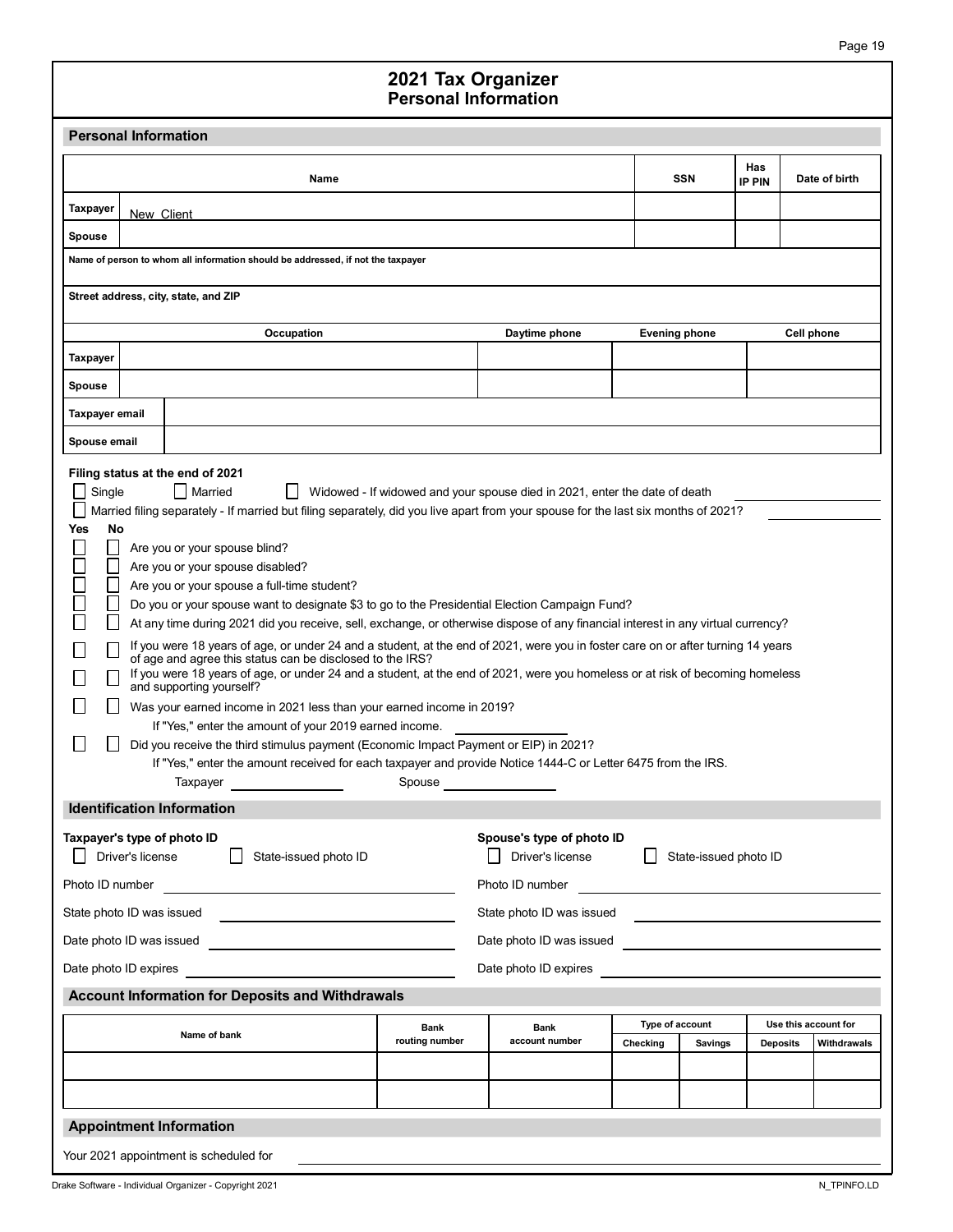| SSN:<br><b>Months</b><br>Full-<br>First and last name<br>Childcare<br>Has<br>Disabled<br>Date of birth<br>Relationship<br>time<br>in<br><b>IP PIN</b><br>SSN<br><b>Expenses</b><br>home<br>student<br>No<br>$\Box$<br>$\Box$<br>Did you receive advance payments of the Child Tax Credit from the IRS at any time from July through December 2021?<br>If "Yes," enter the amount each taxpayer received and the number of children taken into account to determine<br>the amount received as shown on IRS Letter 6419, box 2. Or, provide Letter 6419 from the IRS.<br>Spouse<br>$\Box$<br>If you were married last year and filed a joint return with your spouse, are you filing a joint return with the same spouse this year?<br>$\Box$<br>Name of care provider<br><b>Address</b><br>SSN or EIN<br><b>Resident State</b><br>Federal<br><b>Resident City</b><br>Amount<br>Date paid<br>Amount<br>Date paid<br>Amount<br>Date paid | Name: New Client<br><b>Dependent Information</b><br>List dependents required to file a return<br>Yes<br><b>Child and Other Dependent Care Expenses</b><br><b>Estimates</b><br>Overpayment applied<br>from 2020<br>First quarter<br>Second quarter<br>Third quarter<br>Fourth quarter<br>Additional payments | 2021 |  | <b>Dependent and Other Information</b> |  |  |                    |
|---------------------------------------------------------------------------------------------------------------------------------------------------------------------------------------------------------------------------------------------------------------------------------------------------------------------------------------------------------------------------------------------------------------------------------------------------------------------------------------------------------------------------------------------------------------------------------------------------------------------------------------------------------------------------------------------------------------------------------------------------------------------------------------------------------------------------------------------------------------------------------------------------------------------------------------|-------------------------------------------------------------------------------------------------------------------------------------------------------------------------------------------------------------------------------------------------------------------------------------------------------------|------|--|----------------------------------------|--|--|--------------------|
|                                                                                                                                                                                                                                                                                                                                                                                                                                                                                                                                                                                                                                                                                                                                                                                                                                                                                                                                       |                                                                                                                                                                                                                                                                                                             |      |  |                                        |  |  |                    |
|                                                                                                                                                                                                                                                                                                                                                                                                                                                                                                                                                                                                                                                                                                                                                                                                                                                                                                                                       |                                                                                                                                                                                                                                                                                                             |      |  |                                        |  |  |                    |
|                                                                                                                                                                                                                                                                                                                                                                                                                                                                                                                                                                                                                                                                                                                                                                                                                                                                                                                                       |                                                                                                                                                                                                                                                                                                             |      |  |                                        |  |  |                    |
|                                                                                                                                                                                                                                                                                                                                                                                                                                                                                                                                                                                                                                                                                                                                                                                                                                                                                                                                       |                                                                                                                                                                                                                                                                                                             |      |  |                                        |  |  |                    |
|                                                                                                                                                                                                                                                                                                                                                                                                                                                                                                                                                                                                                                                                                                                                                                                                                                                                                                                                       |                                                                                                                                                                                                                                                                                                             |      |  |                                        |  |  |                    |
|                                                                                                                                                                                                                                                                                                                                                                                                                                                                                                                                                                                                                                                                                                                                                                                                                                                                                                                                       |                                                                                                                                                                                                                                                                                                             |      |  |                                        |  |  |                    |
|                                                                                                                                                                                                                                                                                                                                                                                                                                                                                                                                                                                                                                                                                                                                                                                                                                                                                                                                       |                                                                                                                                                                                                                                                                                                             |      |  |                                        |  |  |                    |
|                                                                                                                                                                                                                                                                                                                                                                                                                                                                                                                                                                                                                                                                                                                                                                                                                                                                                                                                       |                                                                                                                                                                                                                                                                                                             |      |  |                                        |  |  |                    |
|                                                                                                                                                                                                                                                                                                                                                                                                                                                                                                                                                                                                                                                                                                                                                                                                                                                                                                                                       |                                                                                                                                                                                                                                                                                                             |      |  |                                        |  |  |                    |
|                                                                                                                                                                                                                                                                                                                                                                                                                                                                                                                                                                                                                                                                                                                                                                                                                                                                                                                                       |                                                                                                                                                                                                                                                                                                             |      |  |                                        |  |  |                    |
|                                                                                                                                                                                                                                                                                                                                                                                                                                                                                                                                                                                                                                                                                                                                                                                                                                                                                                                                       |                                                                                                                                                                                                                                                                                                             |      |  |                                        |  |  |                    |
|                                                                                                                                                                                                                                                                                                                                                                                                                                                                                                                                                                                                                                                                                                                                                                                                                                                                                                                                       |                                                                                                                                                                                                                                                                                                             |      |  |                                        |  |  |                    |
|                                                                                                                                                                                                                                                                                                                                                                                                                                                                                                                                                                                                                                                                                                                                                                                                                                                                                                                                       |                                                                                                                                                                                                                                                                                                             |      |  |                                        |  |  |                    |
|                                                                                                                                                                                                                                                                                                                                                                                                                                                                                                                                                                                                                                                                                                                                                                                                                                                                                                                                       |                                                                                                                                                                                                                                                                                                             |      |  |                                        |  |  |                    |
|                                                                                                                                                                                                                                                                                                                                                                                                                                                                                                                                                                                                                                                                                                                                                                                                                                                                                                                                       |                                                                                                                                                                                                                                                                                                             |      |  |                                        |  |  |                    |
|                                                                                                                                                                                                                                                                                                                                                                                                                                                                                                                                                                                                                                                                                                                                                                                                                                                                                                                                       |                                                                                                                                                                                                                                                                                                             |      |  |                                        |  |  |                    |
|                                                                                                                                                                                                                                                                                                                                                                                                                                                                                                                                                                                                                                                                                                                                                                                                                                                                                                                                       |                                                                                                                                                                                                                                                                                                             |      |  |                                        |  |  |                    |
|                                                                                                                                                                                                                                                                                                                                                                                                                                                                                                                                                                                                                                                                                                                                                                                                                                                                                                                                       |                                                                                                                                                                                                                                                                                                             |      |  |                                        |  |  | <b>Amount Paid</b> |
|                                                                                                                                                                                                                                                                                                                                                                                                                                                                                                                                                                                                                                                                                                                                                                                                                                                                                                                                       |                                                                                                                                                                                                                                                                                                             |      |  |                                        |  |  |                    |
|                                                                                                                                                                                                                                                                                                                                                                                                                                                                                                                                                                                                                                                                                                                                                                                                                                                                                                                                       |                                                                                                                                                                                                                                                                                                             |      |  |                                        |  |  |                    |
|                                                                                                                                                                                                                                                                                                                                                                                                                                                                                                                                                                                                                                                                                                                                                                                                                                                                                                                                       |                                                                                                                                                                                                                                                                                                             |      |  |                                        |  |  |                    |
|                                                                                                                                                                                                                                                                                                                                                                                                                                                                                                                                                                                                                                                                                                                                                                                                                                                                                                                                       |                                                                                                                                                                                                                                                                                                             |      |  |                                        |  |  |                    |
|                                                                                                                                                                                                                                                                                                                                                                                                                                                                                                                                                                                                                                                                                                                                                                                                                                                                                                                                       |                                                                                                                                                                                                                                                                                                             |      |  |                                        |  |  |                    |
|                                                                                                                                                                                                                                                                                                                                                                                                                                                                                                                                                                                                                                                                                                                                                                                                                                                                                                                                       |                                                                                                                                                                                                                                                                                                             |      |  |                                        |  |  |                    |
|                                                                                                                                                                                                                                                                                                                                                                                                                                                                                                                                                                                                                                                                                                                                                                                                                                                                                                                                       |                                                                                                                                                                                                                                                                                                             |      |  |                                        |  |  |                    |
|                                                                                                                                                                                                                                                                                                                                                                                                                                                                                                                                                                                                                                                                                                                                                                                                                                                                                                                                       |                                                                                                                                                                                                                                                                                                             |      |  |                                        |  |  |                    |
|                                                                                                                                                                                                                                                                                                                                                                                                                                                                                                                                                                                                                                                                                                                                                                                                                                                                                                                                       |                                                                                                                                                                                                                                                                                                             |      |  |                                        |  |  |                    |
|                                                                                                                                                                                                                                                                                                                                                                                                                                                                                                                                                                                                                                                                                                                                                                                                                                                                                                                                       |                                                                                                                                                                                                                                                                                                             |      |  |                                        |  |  |                    |
|                                                                                                                                                                                                                                                                                                                                                                                                                                                                                                                                                                                                                                                                                                                                                                                                                                                                                                                                       |                                                                                                                                                                                                                                                                                                             |      |  |                                        |  |  |                    |
|                                                                                                                                                                                                                                                                                                                                                                                                                                                                                                                                                                                                                                                                                                                                                                                                                                                                                                                                       |                                                                                                                                                                                                                                                                                                             |      |  |                                        |  |  |                    |
|                                                                                                                                                                                                                                                                                                                                                                                                                                                                                                                                                                                                                                                                                                                                                                                                                                                                                                                                       |                                                                                                                                                                                                                                                                                                             |      |  |                                        |  |  |                    |
|                                                                                                                                                                                                                                                                                                                                                                                                                                                                                                                                                                                                                                                                                                                                                                                                                                                                                                                                       |                                                                                                                                                                                                                                                                                                             |      |  |                                        |  |  |                    |
|                                                                                                                                                                                                                                                                                                                                                                                                                                                                                                                                                                                                                                                                                                                                                                                                                                                                                                                                       |                                                                                                                                                                                                                                                                                                             |      |  |                                        |  |  |                    |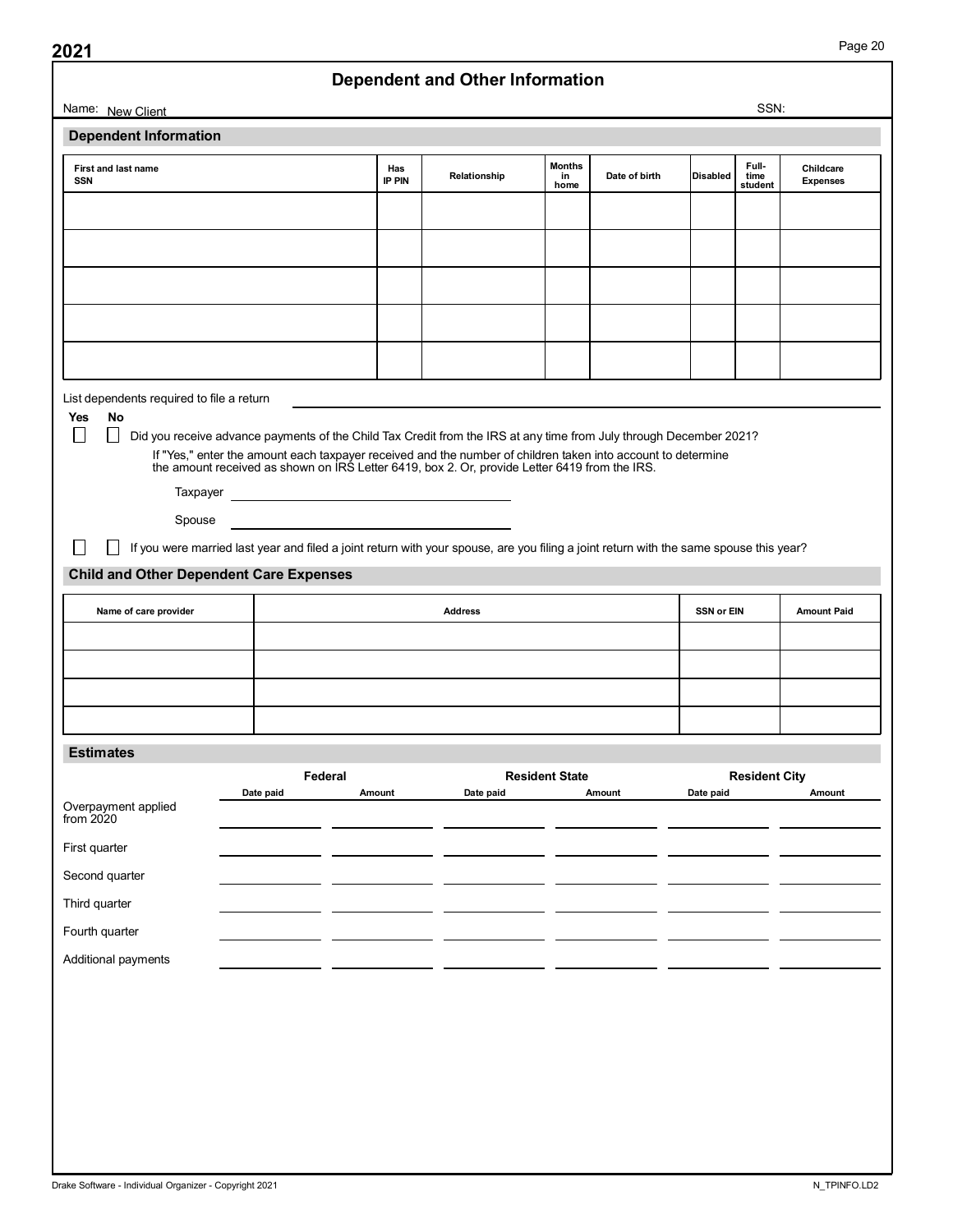| Name: New Client                                |                                                                                                                                                                                          |                            |                                                  |                                  |  |  |  |  |
|-------------------------------------------------|------------------------------------------------------------------------------------------------------------------------------------------------------------------------------------------|----------------------------|--------------------------------------------------|----------------------------------|--|--|--|--|
|                                                 |                                                                                                                                                                                          |                            | <b>Healthcare Coverage Questionnaire</b><br>SSN: |                                  |  |  |  |  |
|                                                 | <b>Healthcare Information</b>                                                                                                                                                            |                            |                                                  |                                  |  |  |  |  |
|                                                 |                                                                                                                                                                                          |                            |                                                  |                                  |  |  |  |  |
|                                                 | Member of household<br>for healthcare purposes                                                                                                                                           | Covered<br>the entire year | Covered less<br>than 12 months                   | No healthcare<br>coverage at all |  |  |  |  |
|                                                 |                                                                                                                                                                                          |                            |                                                  |                                  |  |  |  |  |
|                                                 |                                                                                                                                                                                          |                            |                                                  |                                  |  |  |  |  |
|                                                 |                                                                                                                                                                                          |                            |                                                  |                                  |  |  |  |  |
|                                                 |                                                                                                                                                                                          |                            |                                                  |                                  |  |  |  |  |
|                                                 |                                                                                                                                                                                          |                            |                                                  |                                  |  |  |  |  |
|                                                 |                                                                                                                                                                                          |                            |                                                  |                                  |  |  |  |  |
|                                                 |                                                                                                                                                                                          |                            |                                                  |                                  |  |  |  |  |
|                                                 |                                                                                                                                                                                          |                            |                                                  |                                  |  |  |  |  |
|                                                 |                                                                                                                                                                                          |                            |                                                  |                                  |  |  |  |  |
|                                                 |                                                                                                                                                                                          |                            |                                                  |                                  |  |  |  |  |
|                                                 |                                                                                                                                                                                          |                            |                                                  |                                  |  |  |  |  |
| <b>YES</b>                                      | <b>NO</b>                                                                                                                                                                                |                            |                                                  |                                  |  |  |  |  |
|                                                 | $\Box$<br>Did anyone other than you or your spouse pay for healthcare coverage for anyone listed above?                                                                                  |                            |                                                  |                                  |  |  |  |  |
|                                                 | Did you pay for healthcare coverage for anyone not listed above?<br>$\Box$                                                                                                               |                            |                                                  |                                  |  |  |  |  |
| $\Box$                                          | If you had coverage for any part of the year:                                                                                                                                            |                            |                                                  |                                  |  |  |  |  |
|                                                 | Where was the policy obtained?                                                                                                                                                           |                            |                                                  |                                  |  |  |  |  |
|                                                 | Employer / Medicare / Medicaid / Marketplace(Exchange) / Other                                                                                                                           |                            |                                                  |                                  |  |  |  |  |
|                                                 | If you didn't have coverage part or all of the year:<br>Answer YES if the following applies to any member of the household                                                               |                            |                                                  |                                  |  |  |  |  |
|                                                 | $\Box$<br>Was your previous insurance policy canceled in 2021?                                                                                                                           |                            |                                                  |                                  |  |  |  |  |
|                                                 |                                                                                                                                                                                          |                            |                                                  |                                  |  |  |  |  |
|                                                 |                                                                                                                                                                                          |                            |                                                  |                                  |  |  |  |  |
| $\Box$                                          | $\Box$<br>Was coverage offered by your employer or your spouse's employer?                                                                                                               |                            |                                                  |                                  |  |  |  |  |
| $\Box$                                          | $\Box$<br>Are you a member of a federally recognized Indian tribe?                                                                                                                       |                            |                                                  |                                  |  |  |  |  |
| $\begin{array}{c} \hline \end{array}$           | $\Box$<br>Are you eligible for services through an Indian healthcare provider?                                                                                                           |                            |                                                  |                                  |  |  |  |  |
| $\Box$                                          | $\Box$<br>Are you a member of a healthcare sharing ministry?                                                                                                                             |                            |                                                  |                                  |  |  |  |  |
| $\Box$                                          | $\Box$<br>Did you live in the United States the entire year?                                                                                                                             |                            |                                                  |                                  |  |  |  |  |
| $\begin{array}{c} \hline \end{array}$           | Are you enrolled in TRICARE?<br>$\Box$                                                                                                                                                   |                            |                                                  |                                  |  |  |  |  |
| $\Box$                                          | $\Box$<br>Did you apply for CHIP coverage?                                                                                                                                               |                            |                                                  |                                  |  |  |  |  |
| $\Box$<br>$\begin{array}{c} \hline \end{array}$ | Do any of the following apply to you? Do NOT indicate which one.                                                                                                                         |                            |                                                  |                                  |  |  |  |  |
|                                                 | • Became homeless                                                                                                                                                                        |                            |                                                  |                                  |  |  |  |  |
|                                                 | • Evicted in the past six months, or facing eviction or foreclosure                                                                                                                      |                            |                                                  |                                  |  |  |  |  |
|                                                 |                                                                                                                                                                                          |                            |                                                  |                                  |  |  |  |  |
|                                                 | • Received a shut-off notice from a utility company                                                                                                                                      |                            |                                                  |                                  |  |  |  |  |
|                                                 | • Recently experienced domestic violence                                                                                                                                                 |                            |                                                  |                                  |  |  |  |  |
|                                                 | • Recently experienced the death of a close family member                                                                                                                                |                            |                                                  |                                  |  |  |  |  |
|                                                 | • Recently experienced a fire, flood, or other natural or human-caused disaster<br>that resulted in substantial damage to your property<br>• Filed for bankruptcy in the last six months |                            |                                                  |                                  |  |  |  |  |
|                                                 | • Incurred unreimbursed medical expenses in the last 24 months that resulted in substantial debt                                                                                         |                            |                                                  |                                  |  |  |  |  |
|                                                 | • Experienced unexpected increases in essential expenses due to caring for an<br>ill, disabled, or aging family member                                                                   |                            |                                                  |                                  |  |  |  |  |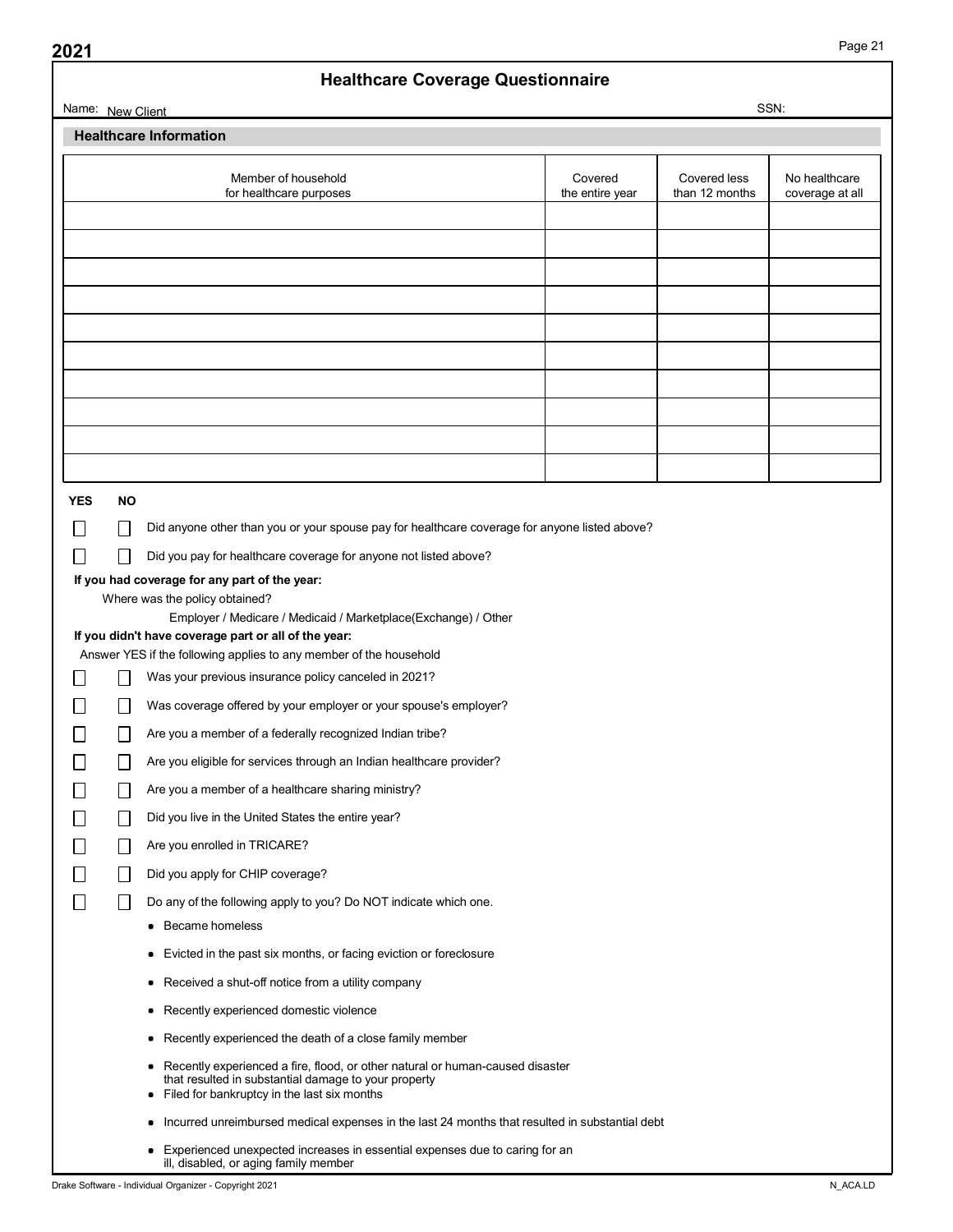|                                              | <b>Household Employment</b>                                                                                                                                                                                                    |      |
|----------------------------------------------|--------------------------------------------------------------------------------------------------------------------------------------------------------------------------------------------------------------------------------|------|
| Name: New Client                             | SSN:                                                                                                                                                                                                                           |      |
|                                              |                                                                                                                                                                                                                                |      |
| <b>Employer Identification Number</b><br>TSJ |                                                                                                                                                                                                                                |      |
| No<br>Yes                                    |                                                                                                                                                                                                                                |      |
| $\mathbf{L}$<br>$\perp$                      | Did you pay any one household employee cash wages of \$2,300 or more in 2021?                                                                                                                                                  |      |
| $\perp$                                      | Did you withhold federal income tax during 2021 for any household employee?                                                                                                                                                    |      |
| $\perp$                                      | Did you pay total cash wages of \$1,000 or more in any calendar quarter of 2020 or 2021 to all household employees?                                                                                                            |      |
| $\perp$                                      | Did you pay unemployment contributions to only one state?                                                                                                                                                                      |      |
| $\perp$                                      | Did you pay all state unemployment contributions for 2021 by April 18, 2022?                                                                                                                                                   |      |
| $\perp$                                      | Were all wages that are taxable for FUTA tax also taxable for your state's unemployment tax?                                                                                                                                   | 2021 |
|                                              | Total cash wages subject to Social Security tax (a) and (b) and (b) and (b) and (b) and (b) and (b) and (b) and (b) and (b) and (b) and (b) and (b) and (b) and (b) and (b) and (b) and (b) and (b) and (b) and (b) and (b) an |      |
|                                              |                                                                                                                                                                                                                                |      |
|                                              | Total cash wages subject to Additional Medicare tax withholding (and accommon content of a series of a series that withholding (and a series of a series of a series of a series of a series of a series of a series of a seri |      |
|                                              |                                                                                                                                                                                                                                |      |
|                                              |                                                                                                                                                                                                                                |      |
|                                              |                                                                                                                                                                                                                                |      |
|                                              |                                                                                                                                                                                                                                |      |
| TSJ                                          | Employer Identification Number ________________                                                                                                                                                                                |      |
| No<br>Yes                                    |                                                                                                                                                                                                                                |      |
| $\perp$                                      | Did you pay any one household employee cash wages of \$2,300 or more in 2021?                                                                                                                                                  |      |
| $\perp$                                      | Did you withhold federal income tax during 2021 for any household employee?                                                                                                                                                    |      |
| $\perp$                                      | Did you pay total cash wages of \$1,000 or more in any calendar quarter of 2020 or 2021 to all household employees?                                                                                                            |      |
| $\perp$                                      | Did you pay unemployment contributions to only one state?                                                                                                                                                                      |      |
| $\perp$                                      | Did you pay all state unemployment contributions for 2021 by April 18, 2022?                                                                                                                                                   |      |
| $\perp$                                      | Were all wages that are taxable for FUTA tax also taxable for your state's unemployment tax?                                                                                                                                   |      |
|                                              |                                                                                                                                                                                                                                | 2021 |
|                                              |                                                                                                                                                                                                                                |      |
|                                              |                                                                                                                                                                                                                                |      |
|                                              |                                                                                                                                                                                                                                |      |
|                                              | Federal income tax withheld in it is in the set of the set of the set of the set of the set of the set of the set of the set of the set of the set of the set of the set of the set of the set of the set of the set of the se |      |
|                                              |                                                                                                                                                                                                                                |      |
|                                              |                                                                                                                                                                                                                                |      |
|                                              |                                                                                                                                                                                                                                |      |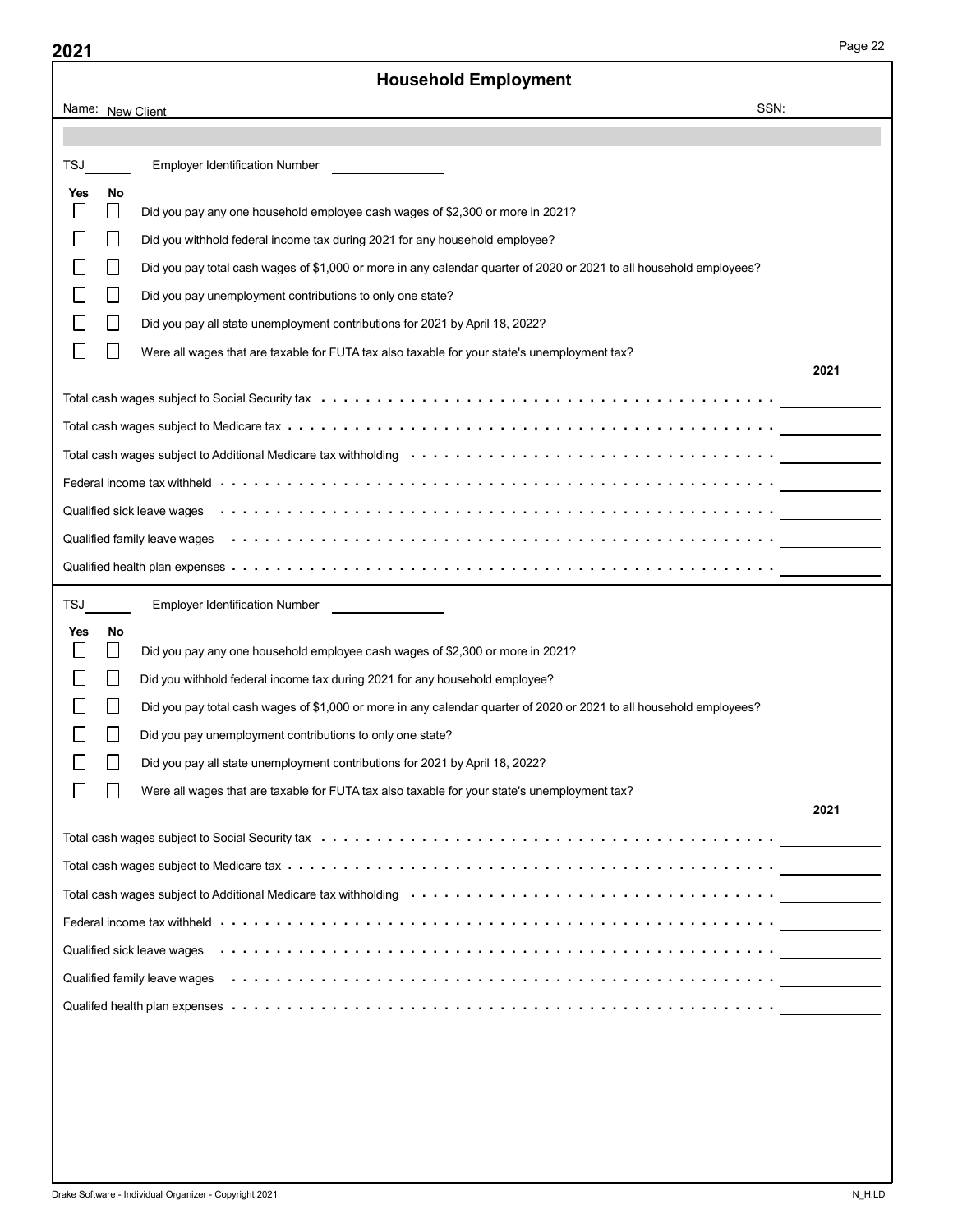| Income                                                        |                |
|---------------------------------------------------------------|----------------|
| Name: New Client                                              | SSN:           |
| Form 1099-MISC Income<br>Provide all copies of Form 1099-MISC |                |
| Payer name                                                    | 2021<br>amount |
|                                                               |                |
|                                                               |                |
|                                                               |                |
|                                                               |                |
|                                                               |                |
|                                                               |                |
|                                                               |                |
|                                                               |                |
|                                                               |                |
| Form 1099-NEC Income<br>Provide all copies of Form 1099-NEC   |                |
|                                                               | 2021           |
| Payer name                                                    | amount         |
|                                                               |                |
|                                                               |                |
|                                                               |                |
|                                                               |                |
|                                                               |                |
|                                                               |                |
|                                                               |                |
|                                                               |                |
|                                                               |                |
|                                                               |                |
|                                                               |                |
|                                                               |                |
|                                                               |                |
|                                                               |                |
|                                                               |                |
|                                                               |                |
|                                                               |                |
|                                                               |                |
| Drake Software - Individual Organizer - Copyright 2021        | $N$ _INC5.LD   |